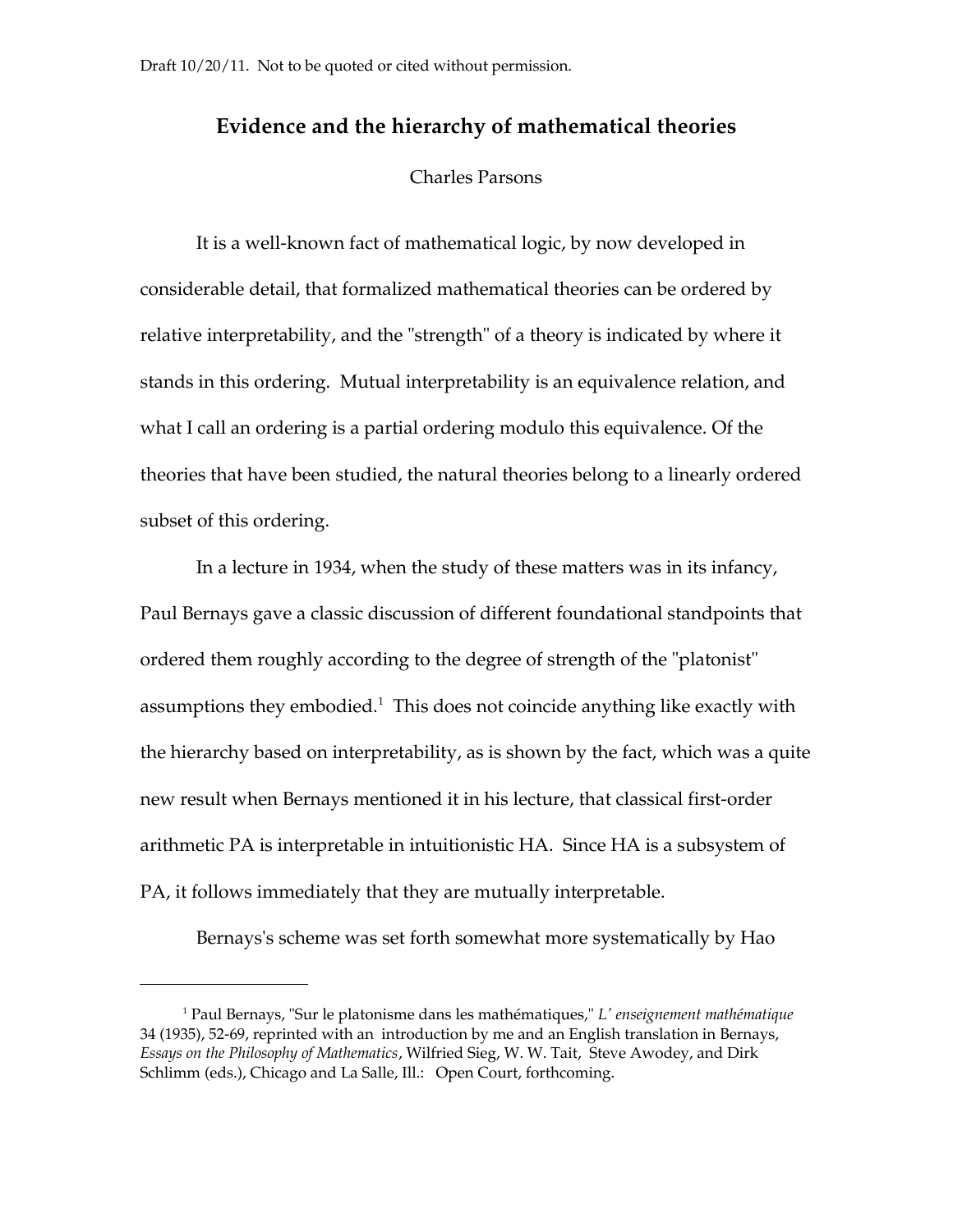Wang in a paper of 1958, $^2$  $^2$  although his use of the term 'platonism' differs in a significant but unacknowledged way from the original of Bernays.

In recent years questions about evidence in mathematics and many questions about realism center on higher set theory. It is an interesting fact that in the great foundational debates of the inter-war period, higher set theory was hardly discussed. This is somewhat ironic in view of the fact that it was Cantor's development of set theory and the application of set-theoretic methods in mathematics that touched off the foundational debates of the early twentieth century.

But especially when one takes in set theory, Bernays' classification does relate to the interpretability hierarchy. In what follows, I will attempt to synthesize his and Wang's version and expand the resulting scheme to take in some considerations that have come to the fore in more recent years, in particular, but not only, attending more to higher set theory. The latter is the major respect in which the Bernays-Wang classification needs to be updated, but not the only one. So the situation is almost opposite to what prevailed in the inter-war period.

In the latter part of the paper, I will discuss some rather general epistemological approaches to mathematics in the light of this hierarchy and specifically of the problems of set theory.

<span id="page-1-0"></span><sup>2</sup> Hao Wang, "Eighty years of foundational studies," *Dialectica* 12 (1958), 466-497. Appropriately, this issue of *Dialectica* was a Festschrift for Bernays's 70th birthday.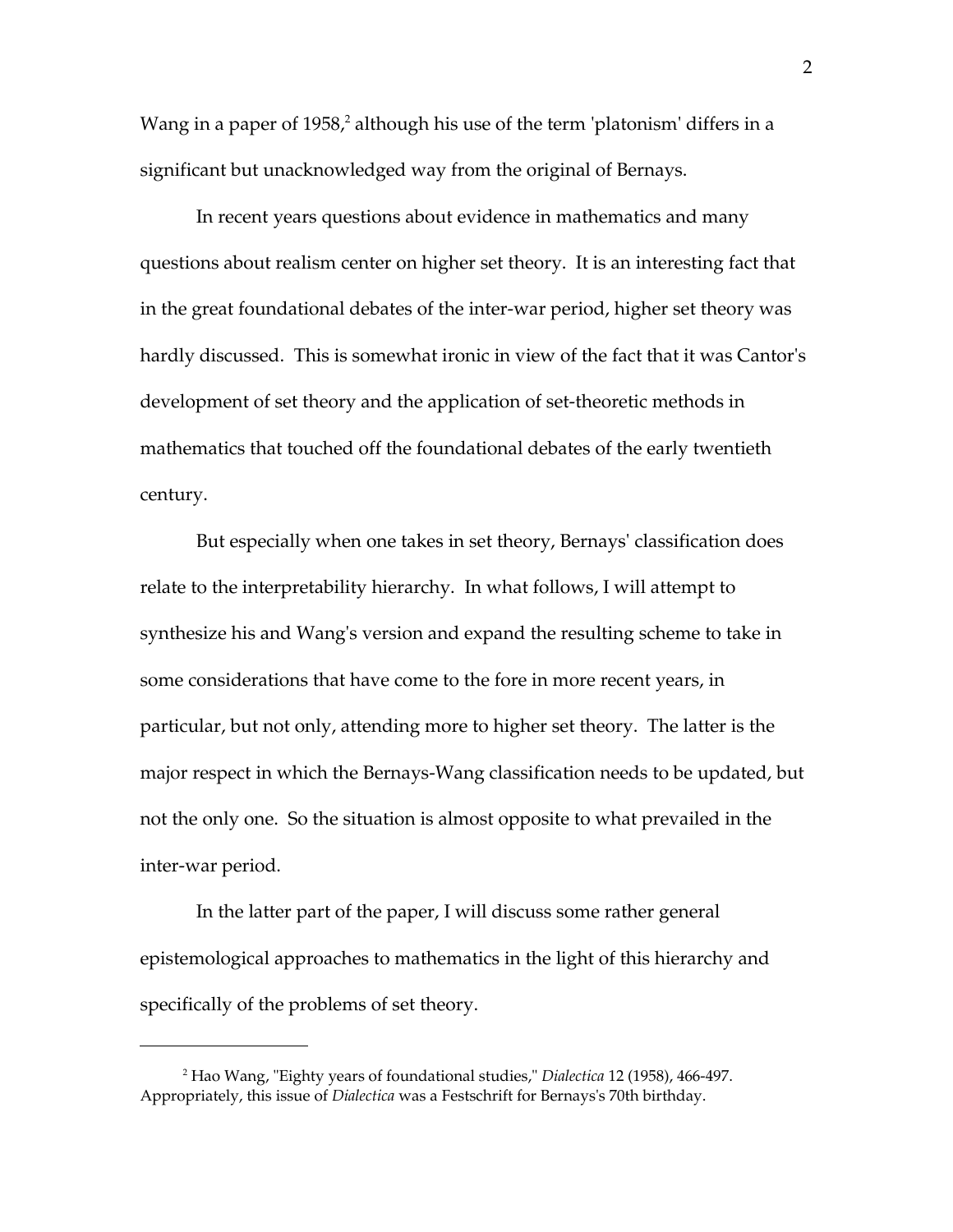Here is the hierarchy as Wang presents it:

1. *Anthropologism*. This is what is usually called strict finitism, a term that had already been coined by Kreisel. The basic idea is that the only numbertheoretic functions that are admitted to be total are those that are feasibly computable.

I

Bernays had not really proposed or registered this as a foundational standpoint. However, he does question whether it is really intuitively evident that a number described by stacked exponentiation can be represented by an Arabic numeral. He then remarks"

One could introduce the notion of a "practicable" procedure, and implicitly restrict the import of recursive definitions to practicable operations. To avoid contradictions, it would suffice to abstain from applying the principle of the excluded middle to the notion of practicability.

He insists that he is "far from recommending" such a restriction but is "concerned only to show that intuitionism takes as its basis propositions which one can doubt and in principle do without."[3](#page-2-0)

Strict finitism has, of course, been explored in the post-war period, and in particular it is one of the motivations of Edward Nelson's work in foundations, although strict predicativity (see below) is another. Bernays's remarks already

<span id="page-2-0"></span><sup>&</sup>lt;sup>3</sup> "Sur le platonisme," pp. 61-62.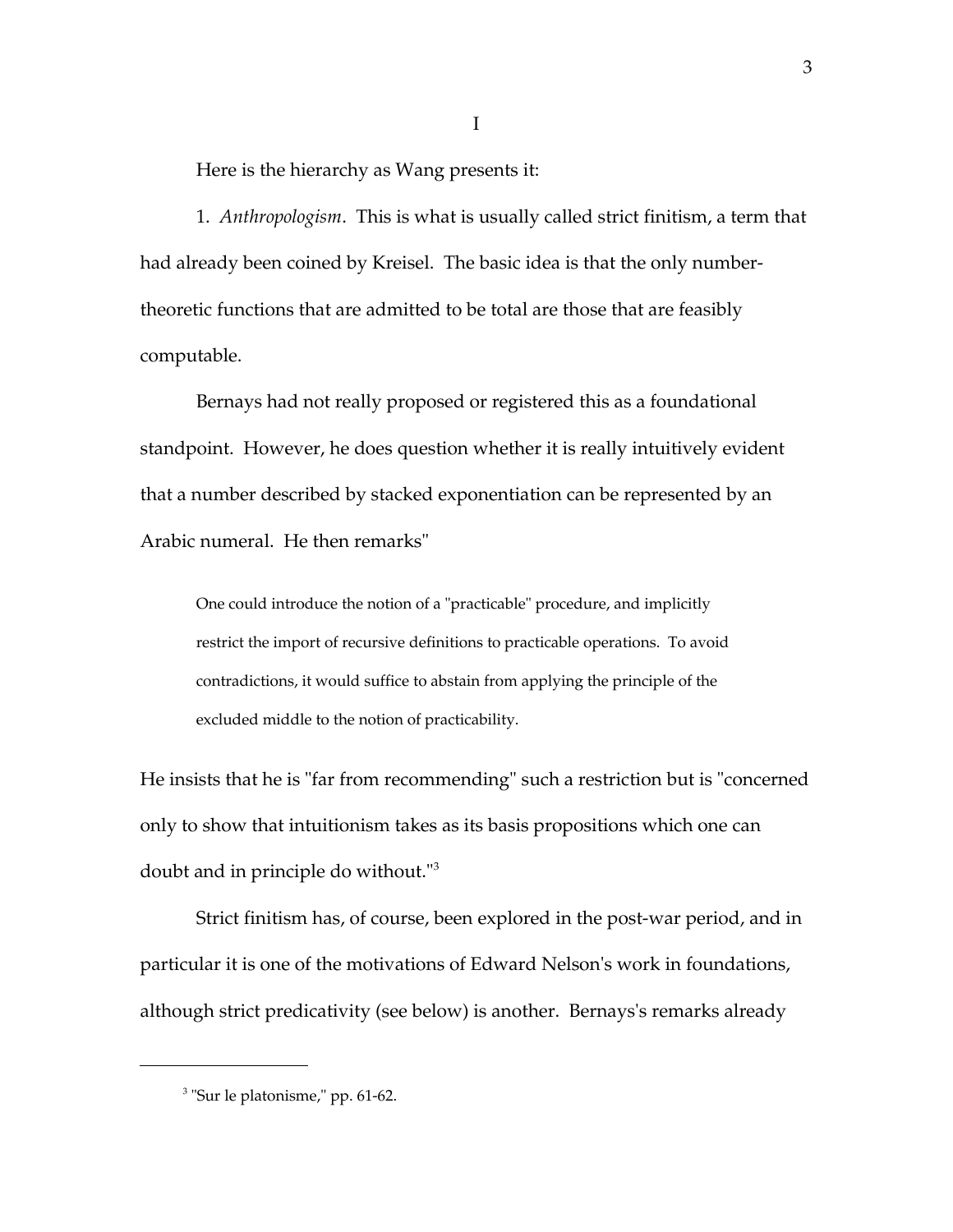suggest that a strict finitist standpoint will not admit exponentiation as a total function.

2. *Finitism*. This is clearly to be roughly the domain of mathematics intended by the Hilbert school as appropriate for proof theory. There have been differences of opinion both about what the Hilbert school intended and about what would be a proper analysis of finitism in some abstraction from the historical question. But there is agreement to the effect that on either reading it is naturally represented by a free variable formalism and that the strength of this formalism would fall short of, or barely reach, that of PA. I will assume for the sake of argument that the finitistically provable statements of arithmetic are exactly the theorems of PRA, as William Tait argued some years ago.<sup>[4](#page-3-0)</sup> So finitism would be distinguished from strict finitism in allowing arbitrary primitive recursions.

4. *Intuitionism*. On any account of finitism, intuitionism differs from it in allowing logical combinations of quantified statements, so that intuitionistic firstorder logic can have the same language as classical. The intuitionistic first-order arithmetic HA that thus arises naturally is, as noted above, mutually interpretable with PA.

Intuitionistic mathematics as understood by Brouwer naturally allows richer means of expression, in order to accommodate analysis. Analysis for

<span id="page-3-0"></span><sup>4</sup> W. W. Tait, "Finitism," *The Journal of Philosophy* 78 (1981), 524-546, reprinted in his *The Provenance of Pure Reason* (Oxford University Press, 2005). (See also his "Remarks on finitism," also reprinted in *The Provenance*, and "Appendix to chapters 1 and 2" in that volume.)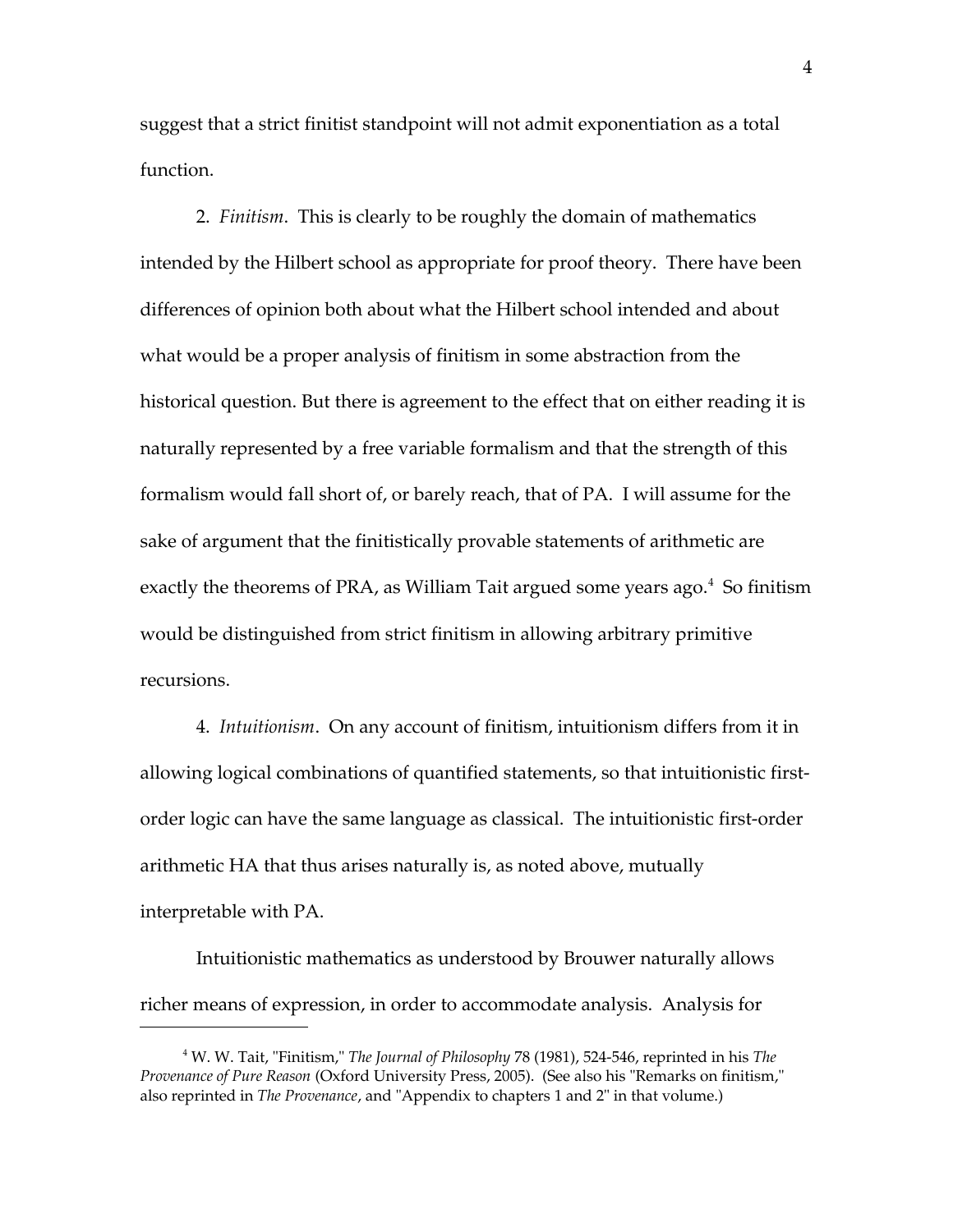Brouwer is closely intertwined with his theory of ordinals, since the "bar theorem" is essential to the proof of one of his fundamental results, that every function everywhere defined on a closed interval is uniformly continuous. Different axiomatizations of intuitionistic analysis exist, but in terms of interpretability all are much weaker than classical analysis (second-order arithmetic). Intuitionistic analysis does interpret the theory of one generalized inductive definition  $(ID<sub>1</sub>)$  and so is stronger than predicative analysis as understood by Feferman and Schütte.

[5](#page-4-0). Predicativism.<sup>5</sup> For Bernays, an essential mark of "platonism" is accepting the law of the excluded middle in the form that a predicate 'F' is either true of some element of the domain (whatever it is) or false of all of them.<sup>[6](#page-4-1)</sup> The points of view described so far have a reasonable claim to avoid platonism in this sense.

The minimal contentful platonism would admit excluded middle to quantification over natural numbers. If we think of sets of natural numbers as constructed step by step from predicates that define them, then at each level we have only countably many predicates, so that we arguably do not introduce any additional "platonistic" assumptions. This was the point of view of the first attempt to construct a predicative analysis, that of Weyl in *Das Kontinuum* (1918).

<span id="page-4-0"></span> $5$  Wang divides this category into two, but so far as I can see his reason for doing this is to set forth certain technical results, and we have no reason to follow him. His division does not correspond to anything in Bernays.

<span id="page-4-1"></span><sup>6</sup> "Sur le platonisme," pp. 52-53.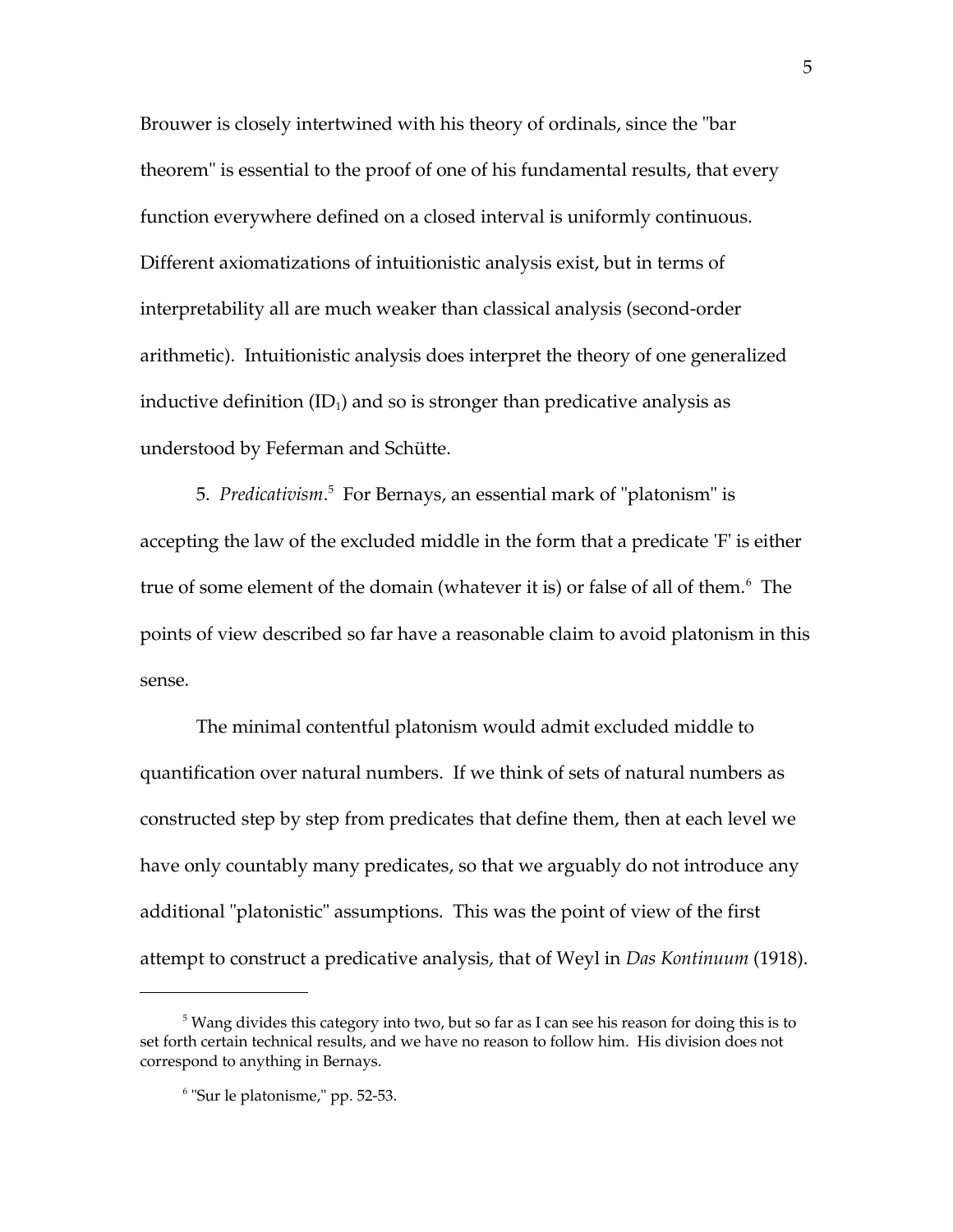The version of predicative analysis that would be easiest to understand would be a ramified second-order theory. Exploration of the limits of predicativity led to the study by several logicians of extensions into the transfinite of the hierarchy of levels. The widely accepted analysis of predicative provability given by Feferman and Schütte implies that if a statement is predicatively provable, it is provable in a ramified theory with levels less than a certain recursive ordinal  $\Gamma_0$ . This analysis was shown (largely by Feferman) to be robust, in that no additional power is obtained by working with unramified theories or even with a predicative system of set theory.

The theories studied took the natural numbers, with full induction, as given. One can characterize what is analyzed as predicativity given the natural numbers.

Wang's last category is "platonism," but here he departs importantly from Bernays, for whom one can be platonist about one domain of mathematics but not about another. However, Wang does follow Bernays in an important respect, in that for both the contrast is with constructivism rather than with nominalism. Neither would use the term in such a way that any theory that admits abstract objects at all is to be called platonist,<sup>[7](#page-5-0)</sup> a usage that is common, almost standard, in American philosophy of mathematics. But from now on I will follow Bernays rather than Wang.

<span id="page-5-0"></span> $^7$  I believe this usage originated with Nelson Goodman and W. V. Quine, "Steps toward a constructive nominalism," *The Journal of Symbolic Logic* 12 (1947), 105-122. Cf. my introduction to "Sur le platonisme" cited in note 1 above.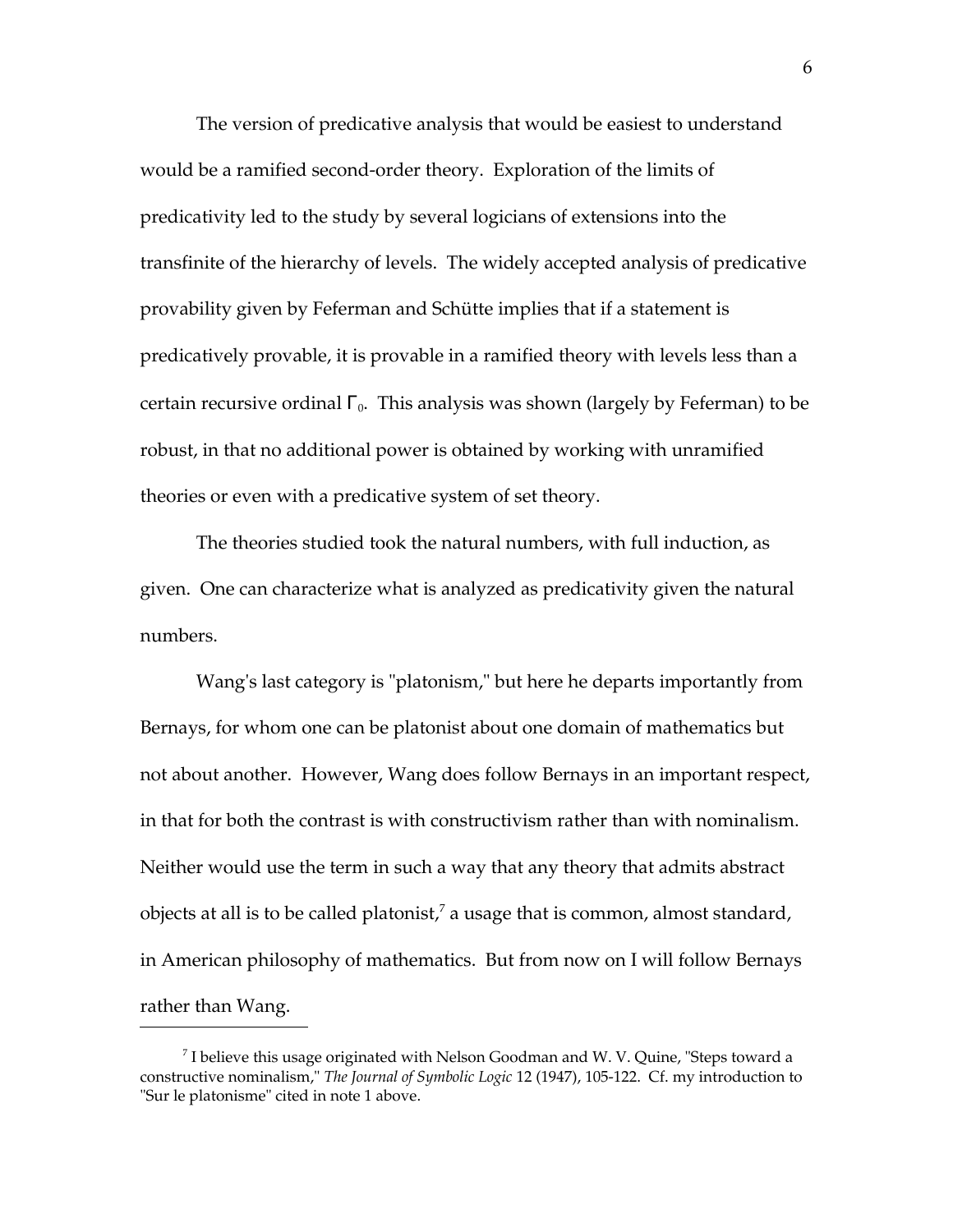6. Platonism about arbitrary sets of natural numbers. This point of view would motivate second-order arithmetic, that is, the extension of PA by allowing full second-order logic. This is a much more powerful theory than appears at first sight; although it does not admit arbitrary sets of real numbers, it can state and prove a lot about definable sets of reals. Full second-order arithmetic is far beyond the reach of proof theory as it now stands.

7. Iterated platonism about sets. Bernays makes only the brief comment:

In Cantor's theories, platonistic conceptions extend far beyond those of the theory of real numbers. This is done by iterating the use of the quasicombinatorial concept of a function and adding methods of collection. This is the well-known method of set theory.<sup>[8](#page-6-0)</sup>

## II

Clearly, from a more contemporary point of view, some additions need to be made to this scheme. I will mention several.

2.5. *Strict predicativity*. It has been argued by several writers that the concept of natural number is already impredicative. One of them, Edward Nelson, undertook to develop arithmetic in a way that avoids even this impredicativity. As is well known, he undertook to work with theories interpretable in Robinson's theory Q. It appears that the number-theoretic functions that can be seen to be total from this point of view are polynomial-time

<span id="page-6-0"></span><sup>8</sup> Ibid., p. 55.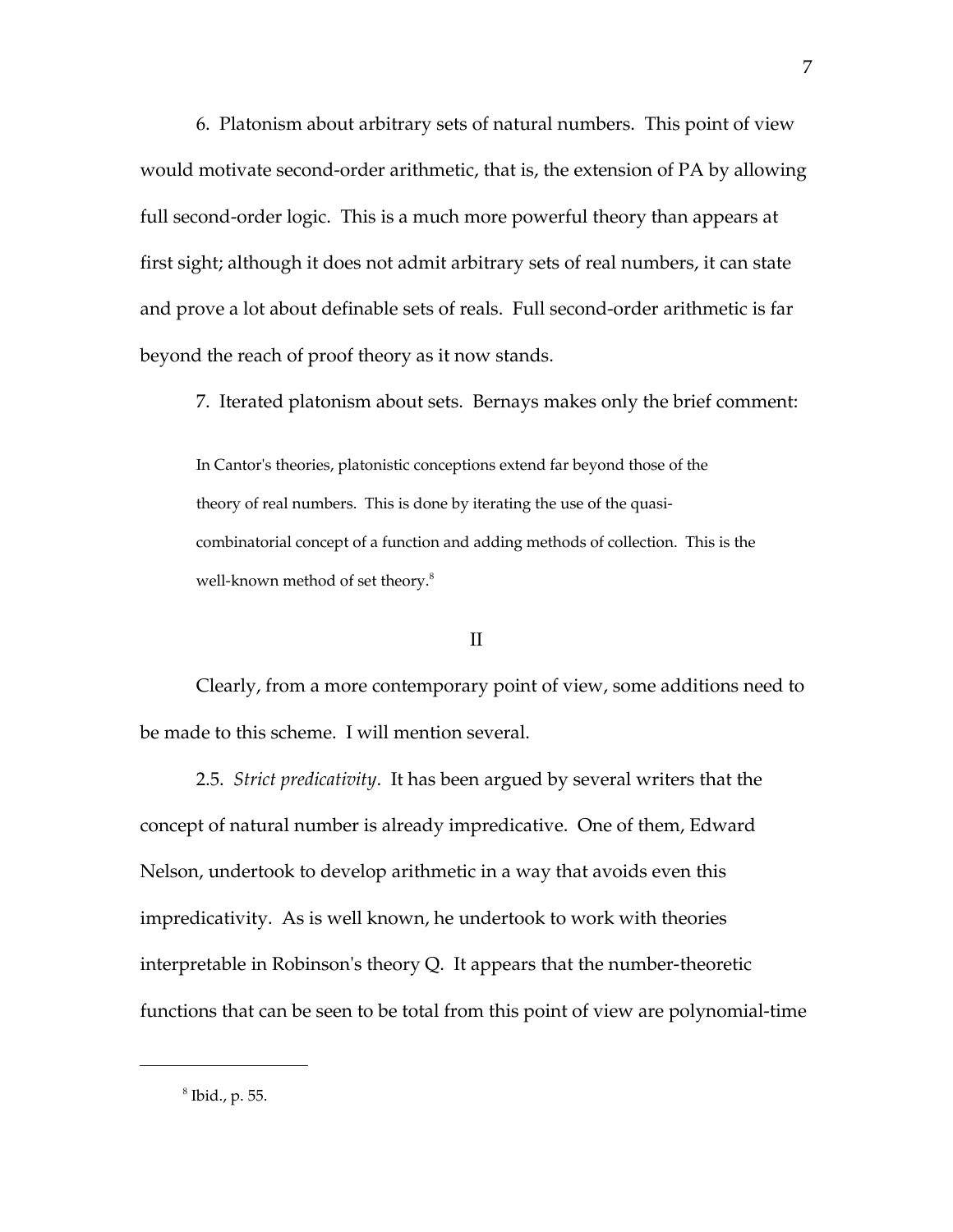computable and therefore do not include exponentiation. Nelson's standpoint could be offered as a version of strict finitism, although he seems not to object to the use of classical logic.<sup>[9](#page-7-0)</sup>

An alternative approach would be to undertake to develop arithmetic in ramified type theory without the axiom of reducibility, using a ramification of the Dedekind-Frege definition of the natural numbers. This idea was explored some years ago by Thoralf Skolem and more recently by John Burgess and Allen Hazen. It would lead to the conclusion that exponentiation is admissible from a strictly predicative point of view. But their work makes it unlikely that iterated exponentiation is strictly predicative.<sup>[10](#page-7-1)</sup>

In an earlier survey on the subject, basing myself on the work of Burgess and Hazen, I suggested that Nelson's criterion is too narrow.<sup>[11](#page-7-2)</sup> However, I believe that he would argue, using a result of Bellantoni and Cook, that exponentiation is impredicative in a way that weaker primitive recursions are not.[12](#page-7-3)

<span id="page-7-1"></span><span id="page-7-0"></span><sup>9</sup> Edward Nelson, *Predicative Arithmetic* (Princeton University Press, 1986).

<sup>10</sup> John P. Burgess and Allen Hazen, "Predicative logic and formal arithmetic," *Notre Dame Journal of Formal Logic* 39 (1998), 1-17. Skolem had already shown how to obtain addition and multiplication in this theory; see his *Abstract Set Theory*, Notre Dame Mathematical Lectures 8, 1962.

<span id="page-7-2"></span><sup>&</sup>lt;sup>11</sup> "Strict predicativity," unpublished paper presented to the Eleventh International Congress of Logic, Methodology, and Philosophy of Science, Cracow, 1999. Cf. *Mathematical Thought and its Objects* (Cambridge University Press, 2008), pp. 304-07. This work will be cited as MTO.

<span id="page-7-3"></span> $12$  Stephen Bellantoni and Stephen Cook, "A new recursion-theoretic characterization of the polytime functions," *Computational Complexity* 2 (1992), 97-110.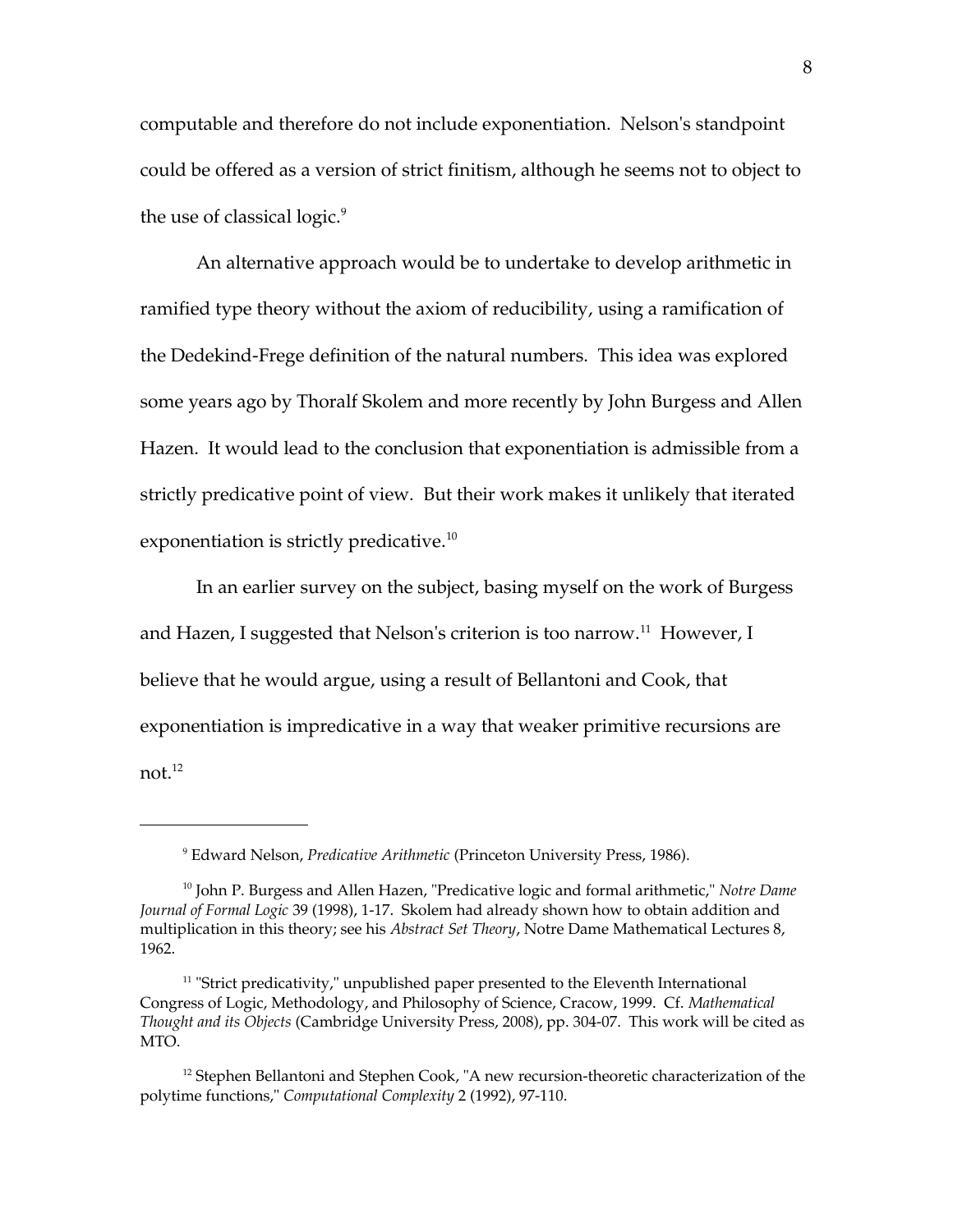4.5. *Extended intuitionism*. What was described under (4) might better have been called Brouwerian intuitionism. In particular, Brouwer's definition of ordinal provided for a constructive second number class but did not make room for higher number classes. Proof theorists began to develop this idea in the late 1960s, and soon afterward Per Martin-Löf developed his intuitionistic theory of types, a constructive theory that, in its full development, is far more powerful than any developed to formalize Brouwerian intuitionism.

Where does intuitionism thus extended stand in the interpretability hierarchy? Martin-Löf himself has argued recently that there are no constructive principles in sight that would extend the theory so that it would even be able to interpret second-order arithmetic even with comprehension restricted to  $\Pi^{\text{I}}_{\text{2}}$ formulae.[13](#page-8-0) He refers to this situation as a "second failure of the original Hilbert Program, which I cannot interpret in any other way than that we have to give up the dream of being able to establish the consistency of classical mathematics by constructive means" (ibid., p. 254). He sees Michael Rathjen's 1995 result on  $\Pi^{\rm l}_{\rm 2}$ comprehension as using an essentially different method, closer to that of set theory. This view is of course controversial. Rathjen himself argues for a bound on possible extensions of Martin-Löf's type theory in terms of set theory.<sup>[14](#page-8-1)</sup> It is

<span id="page-8-0"></span> $13$  Per Martin-Löf, "The Hilbert-Brouwer controversy resolved?" in Mark van Atten et al. (eds.), *One Hundred Years of Intuitionism (1907-2007)* (Basel: Birkhäuser, 2008), pp. 243-256.

<span id="page-8-1"></span> $14$  Michael Rathjen, "The constructive Hilbert program and the limits of Martin-Löf type theory," *Synthese* 147 (2005), 81-120, §6.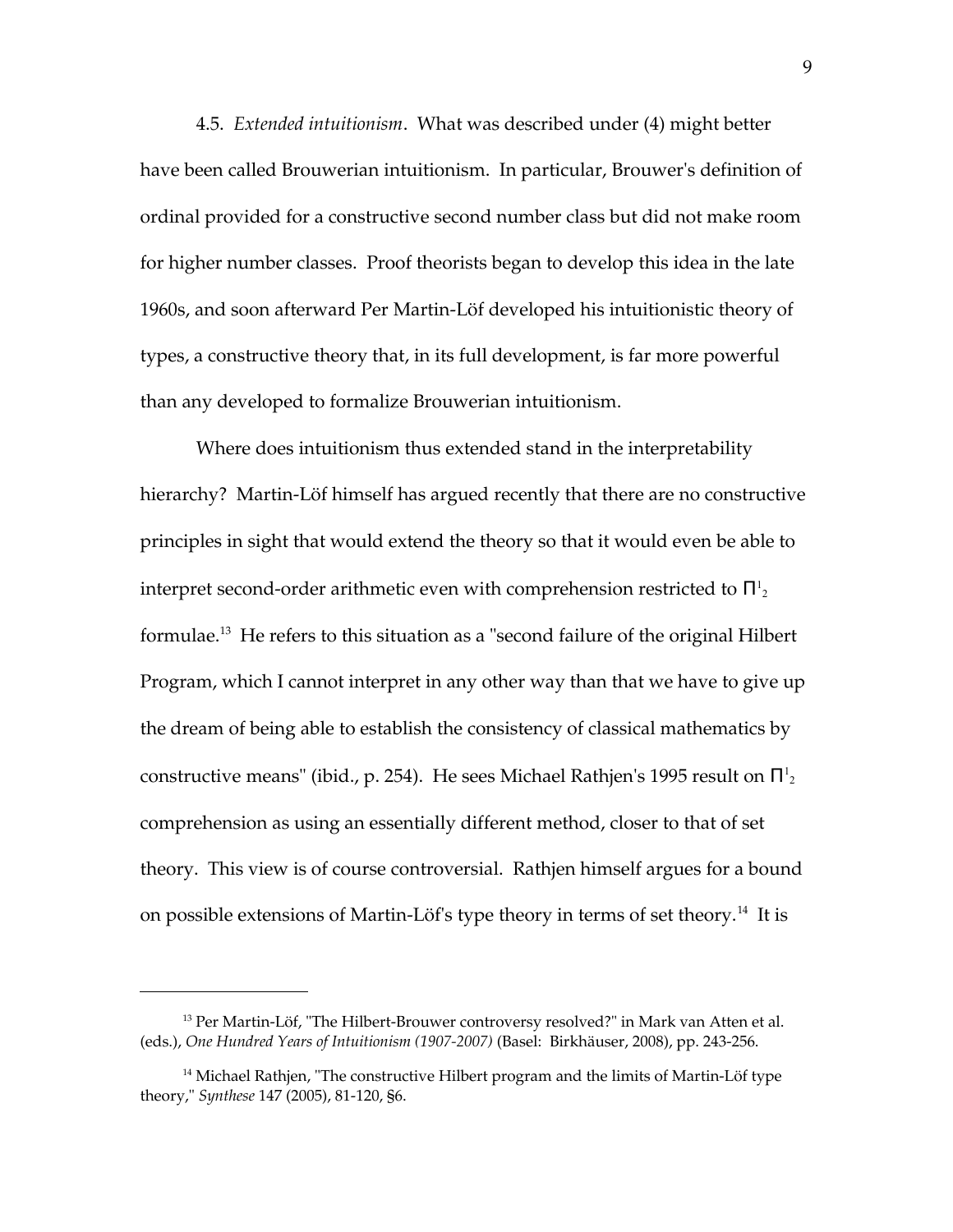not clear to me how high this bound is.[15](#page-9-0)

Writers on foundations very often make a distinction between "ordinary" or "classical" mathematics and set theory or essentially set-theoretic mathematics. It has certainly not been made out that this is a principled distinction. Martin-Löf probably has a generous conception of what classical mathematics includes, since he is impressed by the fact that certain constructive theories (such as Peter Aczel's constructive set theory CZF) become very strong when the law of excluded middle is added. A narrower view might well allow that classical mathematics already falls within the purview of what constructive proof theory has accomplished.

The final extension of the Bernays-Wang scheme would be to make some distinctions within set theory. The strength of set theories beginning with ZF is typically calibrated by large cardinal axioms, for reasons laid out very clearly in lectures by Peter Koellner. Two distinctions suggest themselves: first, the internally set-theoretic distinction between such axioms as are and are not compatible with *V* = *L*, often expressed as that between "small" and "large" large cardinals, and second, the more epistemological distinction between axioms that are "implied by the concept of set," as Gödel put it, and those about which we have no idea of how to argue that they are so implied.<sup>[16](#page-9-1)</sup> Peter Koellner has

<span id="page-9-0"></span><sup>&</sup>lt;sup>15</sup> Peter Koellner has told me that it is beyond second-order arithmetic, but Rathjen does not explicitly say that in the article cited. Solomon Feferman, in conversation, suggested that Rathjen's bound, like Martin-Löf's, is below  $\Pi^1_2$  comprehension

<span id="page-9-1"></span> $16$  At the moment no intermediate category has been identified, but this could change.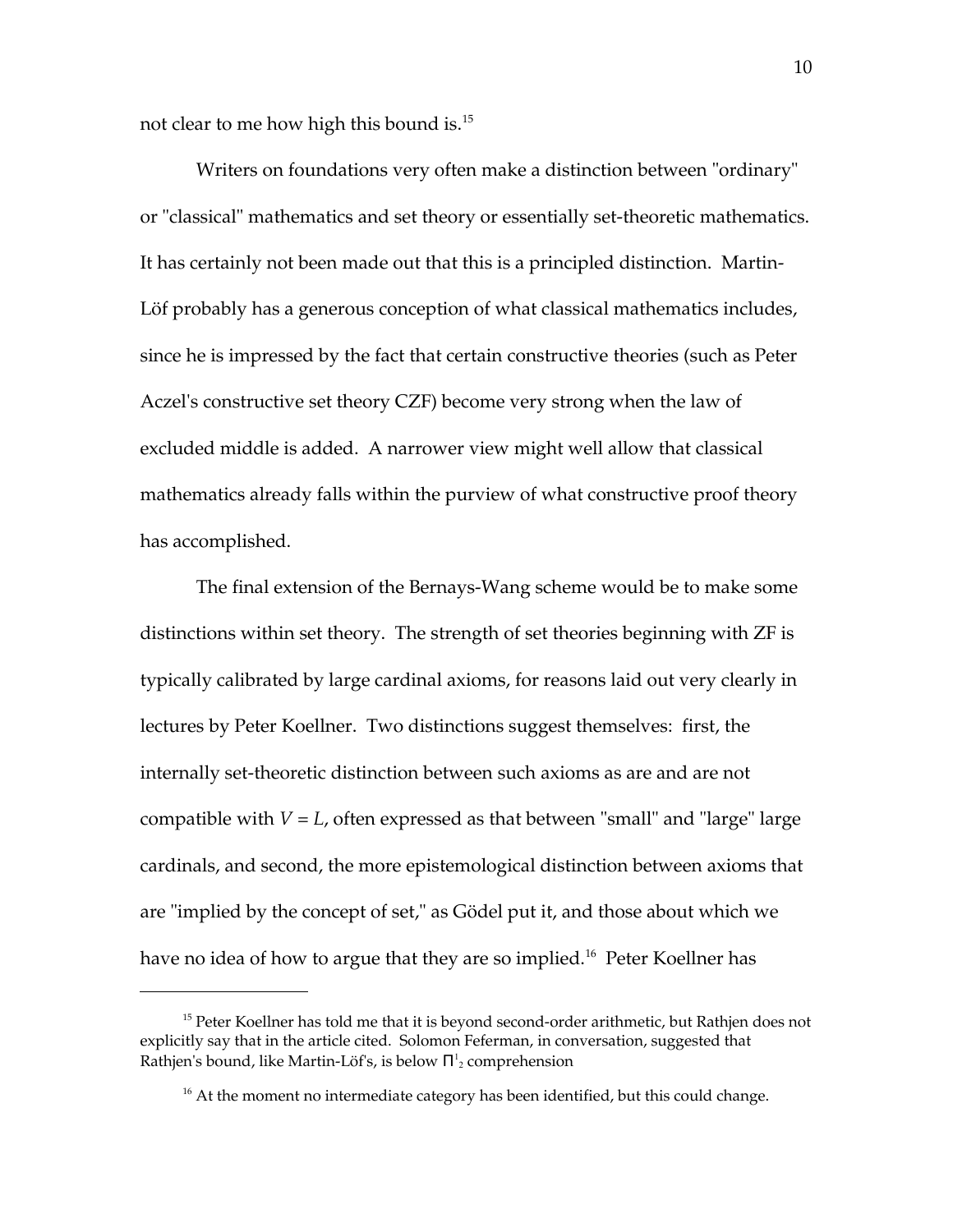offered an argument, based on his results about reflection principles, that the axioms implied by the concept of set are insufficient to yield the existence of a certain small large cardinal. It follows that the second distinction draws a line at a lower point than does the first.

### III

Any epistemological story about mathematics should take account of the stratification involved in the Bernays-Wang hierarchy or improvements of it. The interpretability hierarchy, together with the second incompleteness theorem, implies something uncomfortable: A justification of a theory, one would think, should at least show that it is consistent. But then if T' is a theory that can give a mathematical justification of a theory T, T' must be above T in the interpretability hierarchy. It is often said that T' must be "stronger" than T. This is a little misleading, because although T' must be stronger in an important respect, it does not follow that it must be stronger in all respects. We can illustrate this by the sort of proof of the consistency of PA first given by Gentzen. The proof can be carried out by adding to PRA a single instance of induction on a primitive recursive ordering of type  $\varepsilon_0$ . It is constructive by any reasonable standard, and the assumptions of the proof do not introduce the reasoning with nesting of quantifiers that PA admits (and as HA does as well). Opinions will differ about the reasons for accepting the induction principle involved and how much the proof accomplishes epistemologically. But at least it is clear that there is a lot of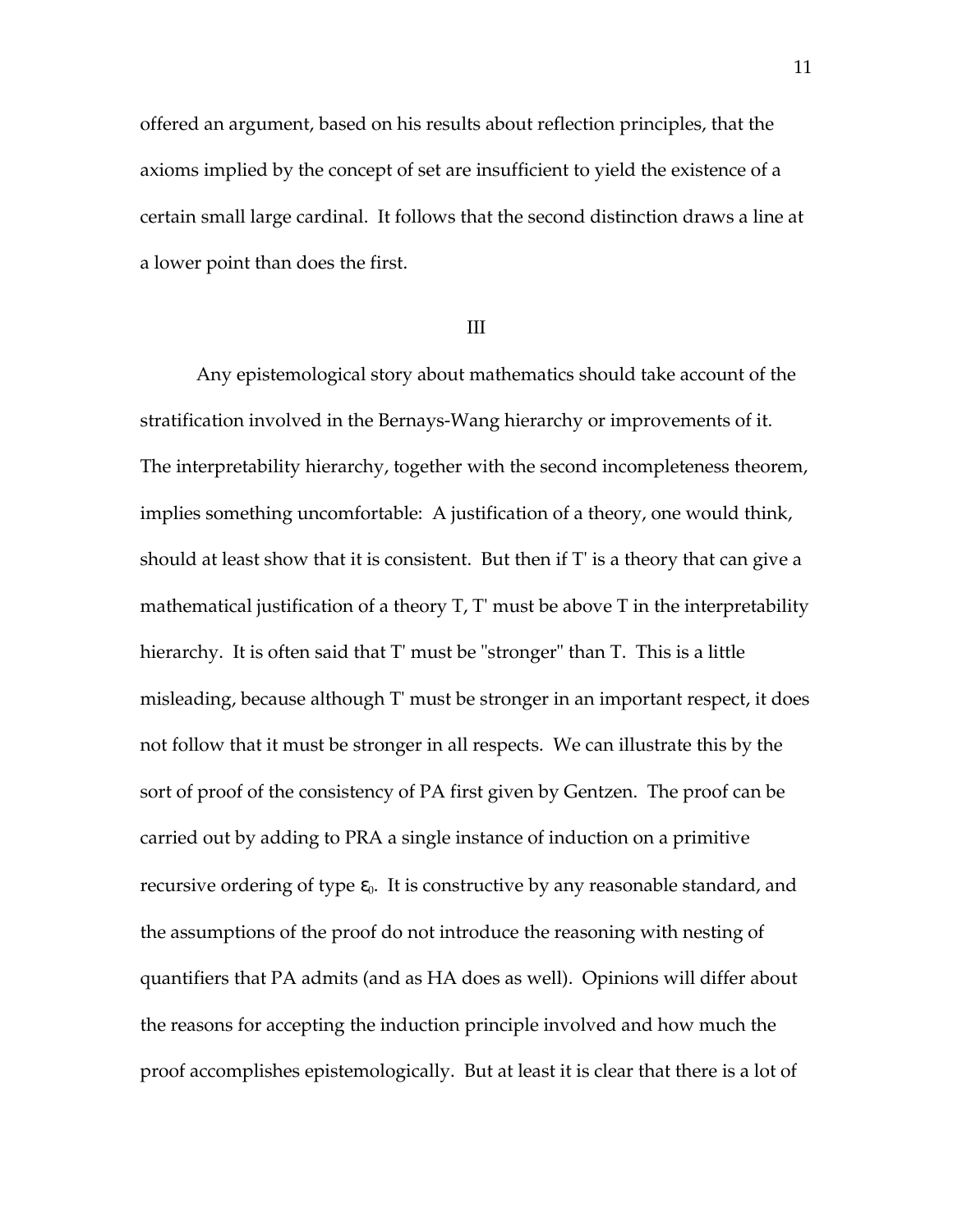baggage that PA carries that PRA plus this induction axiom does not. But I will not go into the question to what extent this is true of proof-theoretic consistency proofs of stronger theories. I have noted above that Per-Martin-Löf has argued that no way is in sight to give such a proof for second-order arithmetic with  $\Pi^1{}_2$ comprehension that satisfies the condition of constructivity.

This mathematical constraint would suggest that for higher domains of mathematics we have to deploy less elementary epistemological ideas. This can be illustrated by two suggestions about the epistemological basis of mathematics: intuition more or less on the Kantian model, and some form or other of empiricism.

About the first, I say "more or less on the Kantian model" because for pretty obvious reasons we cannot apply Kant's own ideas too directly. First of all, the interpretation of Kant's philosophy of mathematics and even of his conception of intuition is a complicated matter about which there are important differences of view. Second, whatever comes out of an effort of interpretation applies first of all to the mathematical situation of the late eighteenth century. In particular, Kant held the then common view that geometry is a priori knowledge about space, from which, given the state of geometry at that time, it could be concluded that space is Euclidean.

Through the nineteenth century, however, when writers on mathematics talked of intuition, they had in mind something that shares with Kant's some sort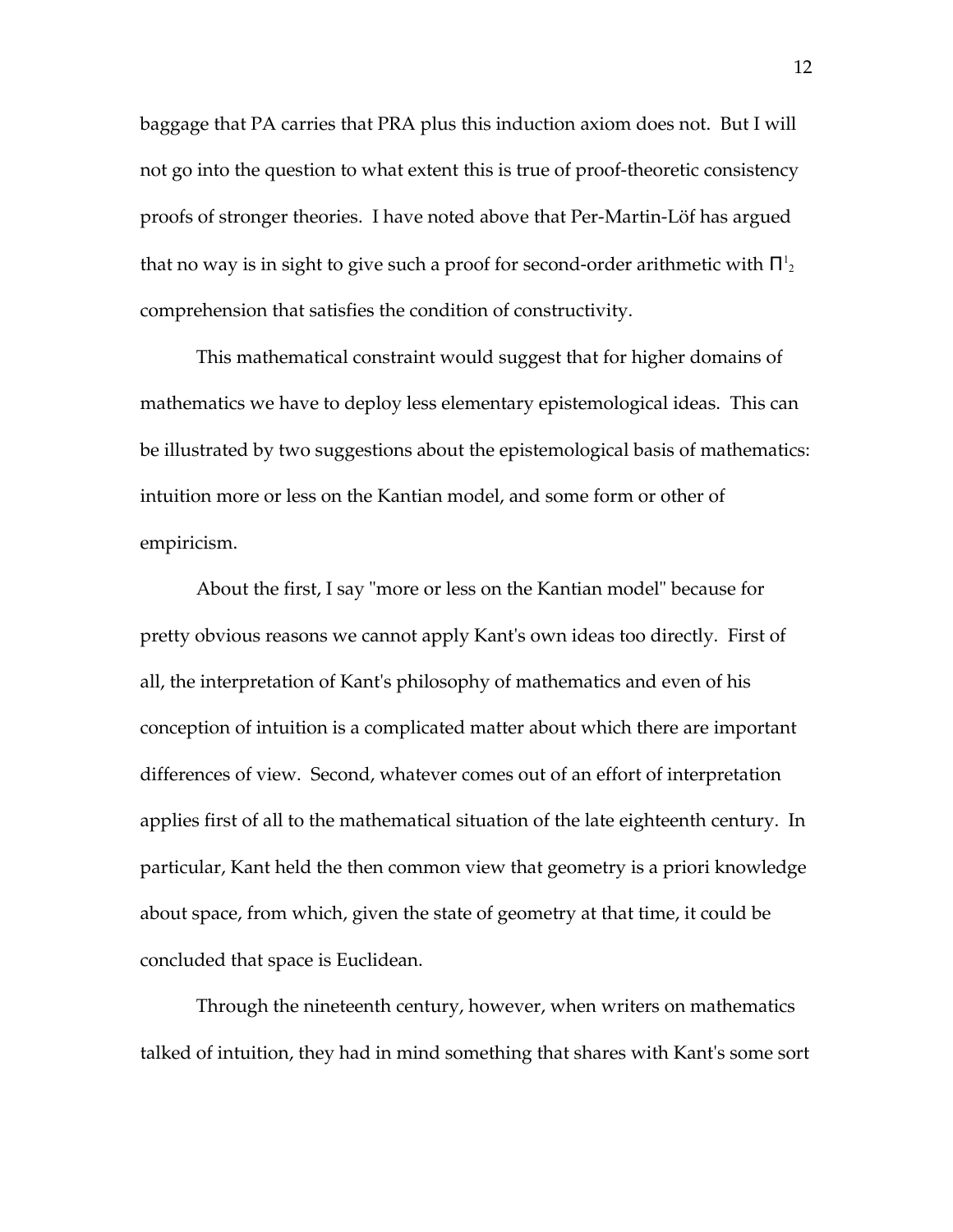or other of reference to space and time. The insistence of writers such as Frege that arithmetic and analysis should not depend on intuition is against the background of that understanding of what the relevant conception of intuition is. The case of Frege is particularly clear because he maintained the traditional view of geometry as resting for its evidence on spatial intuition.

I argue elsewhere that Brouwer's and Hilbert's conceptions of intuition are also descended from Kant's; they certainly share this spatio-temporal character.<sup>[17](#page-12-0)</sup> Brouwer, of course, insists that the intuition underlying mathematics is purely temporal. Following the model of Hilbert, Brouwer, and Bernays, I have set forth in several writings ideas of intuition and intuitive knowledge applicable to arithmetic.<sup>[18](#page-12-1)</sup> The conception of intuitive knowledge is not as clear as it should be, but it seems to me to track that of the Hilbert school reasonably well. It should follow that what is intuitively known in arithmetic should coincide with finitist arithmetic. That was the opinion of Hilbert, Bernays, and also Gödel. That would imply that in a case of primitive recursion, if the given functions have been seen intuitively to be total, then the function introduced can also be seen to be total. In two writings of Bernays, there are explicit arguments to that

<span id="page-12-0"></span><sup>17</sup> "The Kantian legacy in twentieth century foundations of mathematics," in my *Philosophy of Mathematics in the Twentieth Century* (Cambridge, Mass.: Harvard University Press, forthcoming). The claim that their conceptions of intuition are descended from Kant's is not meant to imply that the philosophy of either is close to Kant's more globally; even in the conception of intuition there are significant differences.

<span id="page-12-1"></span><sup>&</sup>lt;sup>18</sup> See especially MTO chapters 5 and 7.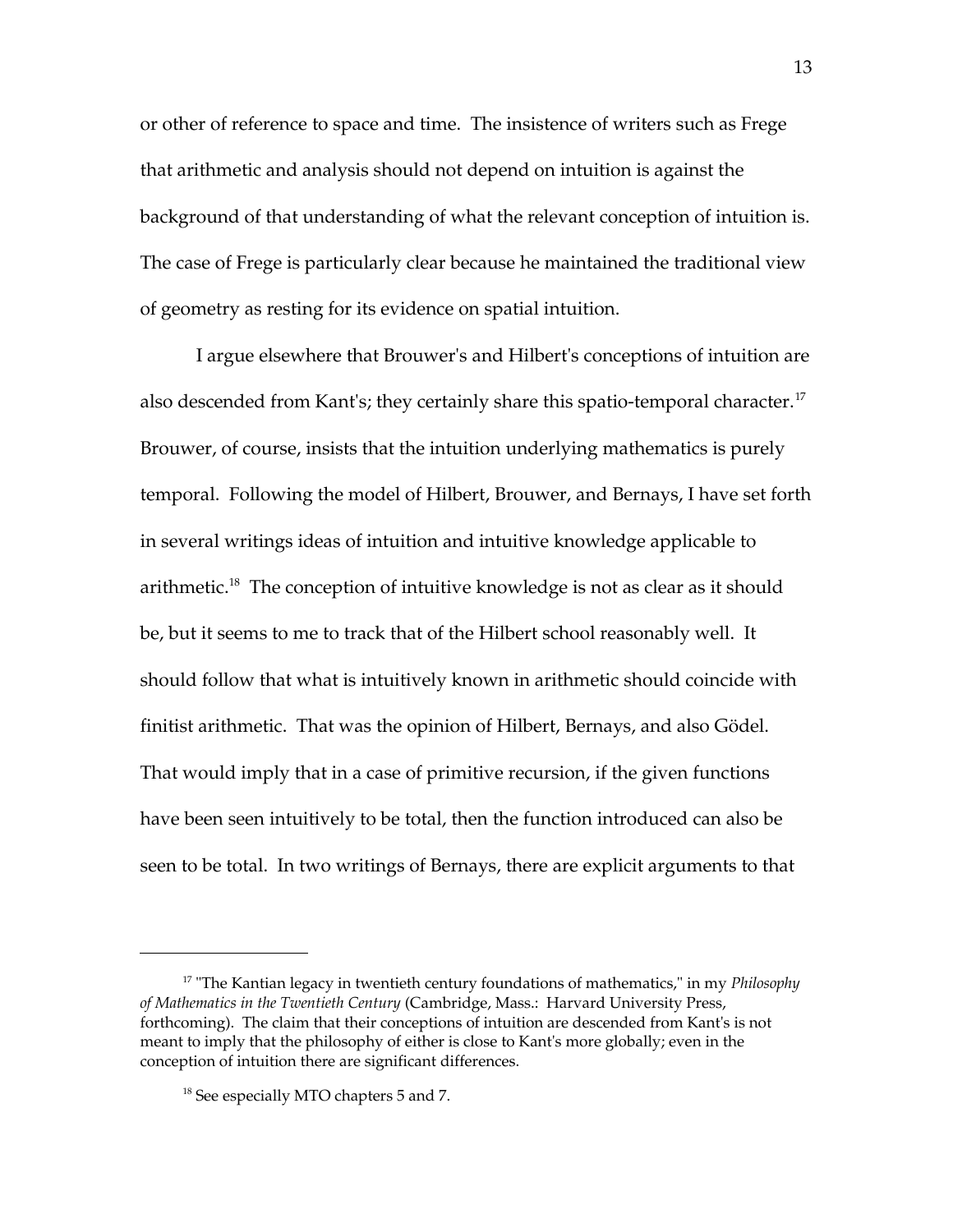effect, one specifically directed at exponentiation and one more general.<sup>[19](#page-13-0)</sup> I was unable to see the validity of these arguments and concluded that Hilbert and Bernays did not have a non-question-begging argument for the conclusion that primitive recursive functions are finitistically admissible.<sup>[20](#page-13-1)</sup> That the obstacle is exponentiation would suggest that on the conception of intuitive knowledge presented in my writings, intuitive arithmetic coincides at least approximately with Edward Nelson's strict finitism.

I will not pursue this direction further, because even if my claim is wrong, no one would argue that the type of intuitive evidence appealed to by Hilbert and Bernays would extend very much further than they claim. It could not be the epistemological basis for all of mathematics except on a very restrictive conception, probably more restrictive, for example, than Brouwerian intitionism. I did undertake to argue that intuition as I analyze it does play a role in getting mathematics off the ground. Even that will be contested and has been by Felix Mühlhölzer, in a review article on my book *Mathematical Thought and its Objects*. [21](#page-13-2)

<span id="page-13-0"></span>Some form of empiricism, taking its principal inspiration from W. V.

<sup>&</sup>lt;sup>19</sup> The first is in part II §1 of "Die Philosophie der Mathematik und die Hilbertsche Beweistheorie," *Blätter für deutsche Philosophie* 4 (1930), 326=367, reprinted with Postscript in *Äbhandlungen zur Philosophie der Mathematik* (Darmstadt: Wissenschaftliche Buchgesellschaft, 1976), reprinted with the Postscript and a translation in *Essays* (see note 1), the second in Hilbert and Bernays, *Grundlagen der Mathematik* I (Berlin: Springer, 1934, 2d ed. 1968), pp. 25-27.

<span id="page-13-1"></span> $20$  See MTO §44. I have heard a lecture by William Tait in which he challenged this conclusion, but I have not seen his argument in writing. Tait's own analysis of finitism is quite different in that it does not rely on any notion of intuitive knowledge.

<span id="page-13-2"></span> $21$  Felix Mühlhölzer, "Mathematical intuition and natural numbers: A critical discussion of Charles Parsons, *Mathematical Thought and its Objects*," *Erkenntnis* 73 (2010), 265-292. I have not yet undertaken to reply to this criticism.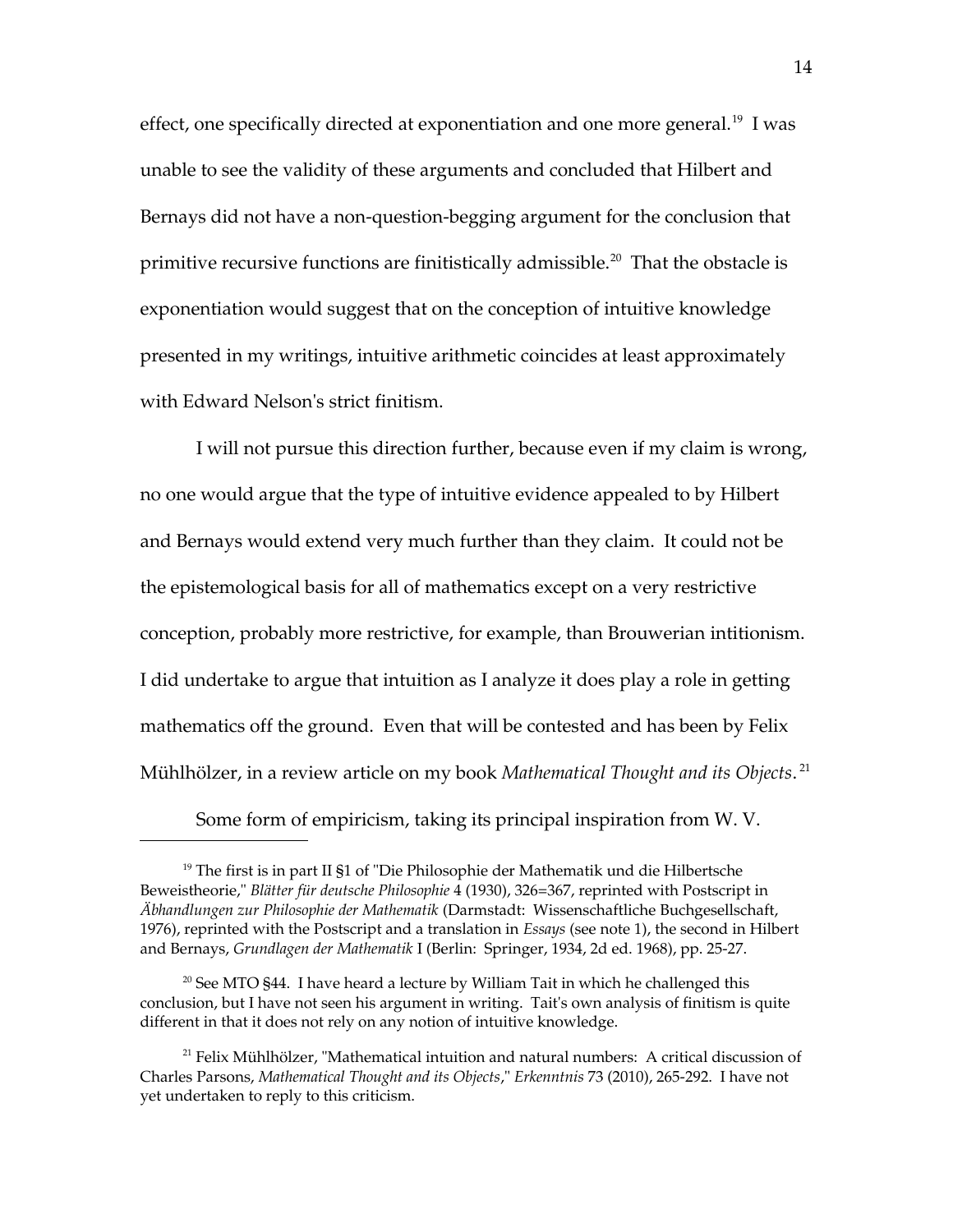Quine, has almost dominated the conversation in American philosophy of mathematics. The Vienna Circle's attempt to reconcile empiricism with the apparently a priori character of mathematics, even in the subtle form given to it by Carnap, has in more recent years not found wide acceptance, in spite of the more sympathetic view that has been taken of Carnap's philosophy more generally. At any rate, I don't personally feel enough at home with the issues it poses to assess it in this context. Much more influential has been the holistic form of empiricism championed by Quine. That is the point of view underlying the much discussed "indispensability argument": Accepted mathematics must be true, and the objects it refers to must exist, because mathematics is indispensable for the natural sciences. Before one enters into any details, the question immediately arises how much mathematics is indispensable for science. In particular, Solomon Feferman has argued that the mathematics that is applicable in science can be formulated in a basically predicative theory. It has also been argued that the indispensability argument is at odds with the practice of mathematicians, who do not seek a minimal theory as the indispensability argument suggests that they should.

We do not need to pursue these issues, because it is hard to see how, at least at the present stage in the development of science, considerations of indispensability could lend justification to much of higher set theory. Considerations of smoothness of theory might well lead to a significantly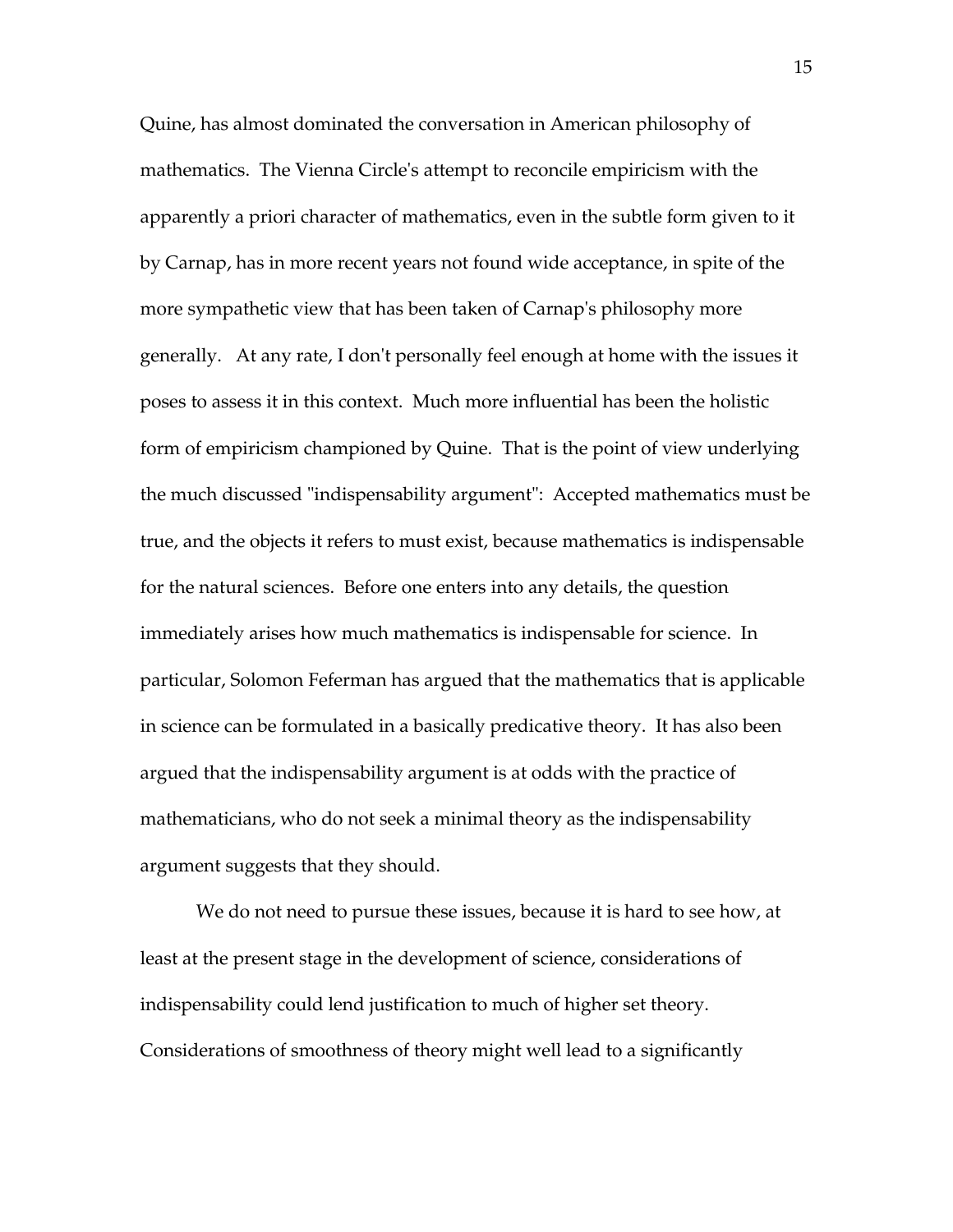stronger theory than what Feferman describes. But why should it lead to an inexhaustible ascent into higher and higher reaches of the cumulative hierarchy? Gödel speculated years ago that strong axioms of infinity might find application in science, but the actual development has not led in this direction. It would seem more natural from this point of view to close off the ascent at some point high enough for any scientific needs and still yielding a reasonably simple theory. Quine indeed suggests this in at one point advocating adopting  $V = L$  as an axiom.

The conclusion I draw from these rather hastily sketched considerations is that some level of rationalism is unavoidable in the epistemology of mathematics, at least if we admit that what is justified includes a significant amount of higher set theory. Once one admits that, there is at the very least a gain in intuitive naturalness in admitting it short of higher set theory, even at the beginning of arithmetic.

All modern analysis of mathematical proof gives logical inference a central role, and the rules of first-order logic (with the possible exception of those that distinguish intuitionistic logic from classical) seem to many thinkers even to be self-evident.<sup>[22](#page-15-0)</sup> Quine, without making that exception, regards them as "obvious."<sup>[23](#page-15-1)</sup> He refuses to give any philosophical weight to that fact, but he does

<span id="page-15-0"></span> $22$  Even what are called logic-free formalisms involve some logic, reasoning with identity and with free variables understood as expressing generality.

<span id="page-15-1"></span> $^{23}$  I don't think that Quine means that they are self-evident, at least in the sense I propose (see below).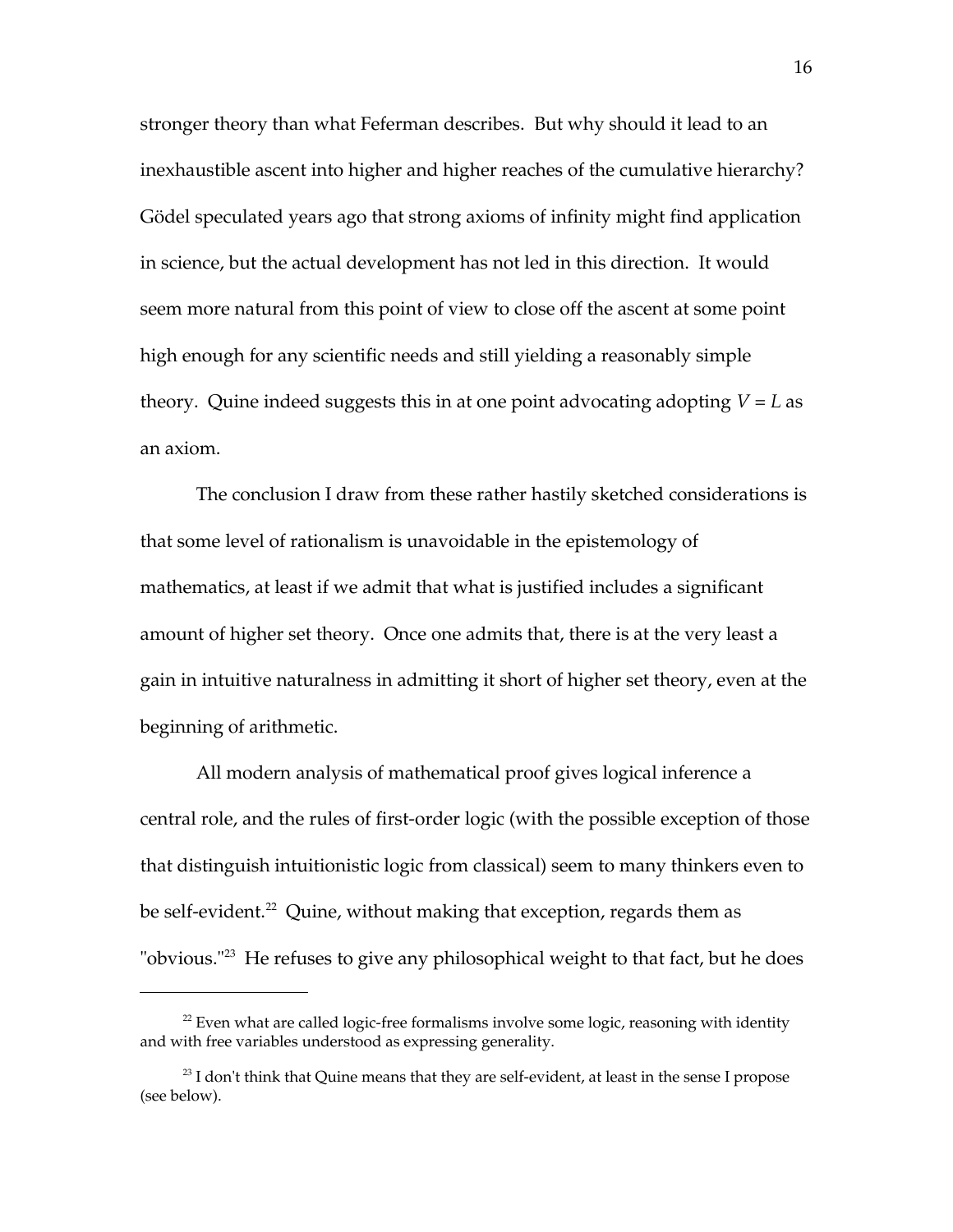not consider a caution voiced many years ago by Brouwer, Weyl, and Hilbert. I would put the matter in the following way: Logic is entangled with mathematics. Although first-order logic presupposes no ontology beyond the trivial presupposition of the nonemptiness of the domain of quantification, to see that an inference is *not* valid, or that a sentence is *not* logically true, one may need to construct countermodels where the domain may be arbitrarily large, up to countable infinity. Of course one may argue that a sentence is not logically true because it is not derivable, appealing to the completeness theorem. But a proof of the completeness theorem typically starts with the assumption that a formula is consistent (i.e. not refutable) and then indicates how to construct a model, which again may be countably infinite. What Brouwer, Weyl, and Hilbert argued is that the applicability of classical logical inference in reasoning about the infinite is an assumption that can be contested. Hilbert, probably following Weyl, pressed the point further than Brouwer, in that his statements suggest that the language of the most unproblematic reasoning in arithmetic would not allow constructing and reasoning with sentences involving nesting of quantifiers. The falsity of a generalization could be stated only by giving an explicit instance.

It is natural to think that if anything assumed in mathematics is rationally evident, basic logic must be. I think the critical case made by Brouwer, Weyl, and Hilbert makes it reasonable not to regard it as *self*-evident. And the entanglement of logic and mathematics implies that it does depend on the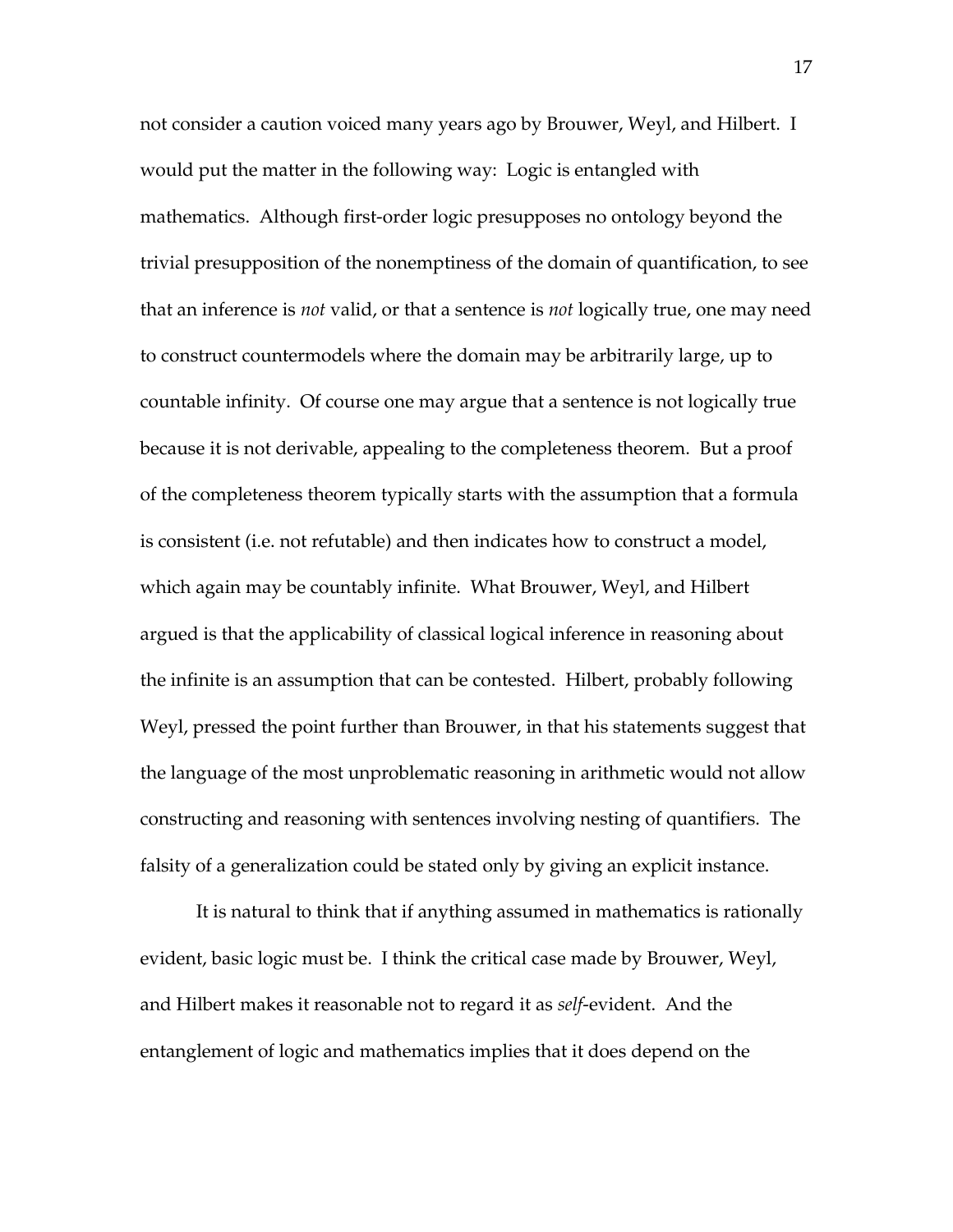mathematical context. However, one can hardly doubt that mathematics based on classical logic has stood the test of time. Constructive mathematics has its own interest, but no case not based on some first philosophy has been made for the claim that it deserves to displace classical mathematics. A "potentialist" view of the universe of sets has been taken to imply that some form of constructive logic should be used in statements about absolutely all sets. There is a case here, but I don't think it implies that we can't safely use classical logic even with unbounded quantification in the practice of set theory.

The last paragraph should leave the reader confused: In what sense are classical logical inferences, in a mathematical context such as number theory or analysis, rationally evident? There is an intrinsic difficulty here, not with the evidence of logic itself but with disentangling two different grounds on which it can be said to be evident. The idea of self-evidence is usually taken to imply that if a proposition is self-evident, then it is evident by itself. I tried to capture this by proposing that a statement is self-evident if it is evident to anyone who exercises a sufficiently clear understanding of what it means.<sup>[24](#page-17-0)</sup> Almost any claim of self-evidence can be disputed, but there are cases from logic that are as good as any, such as 'if A and B, then A' or the inference from 'if A then B' and 'if A then not-B' to 'not-A'. It will be claimed that instances of 'A or not-A' are selfevident if one understands them in their classical meaning. That is a way in

<span id="page-17-0"></span>24 MTO p. 320.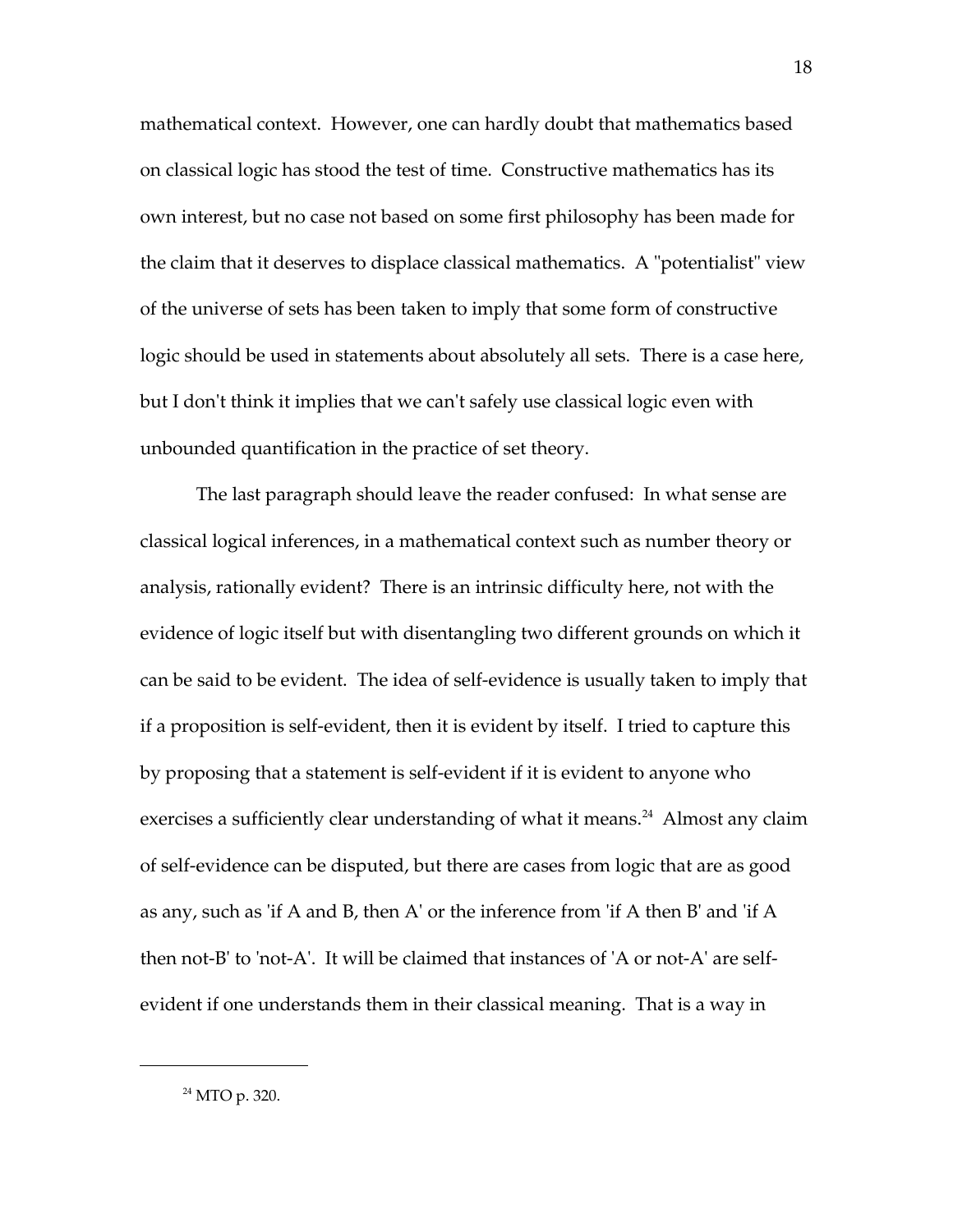which claims of self-evidence can be contested, because an intuitionist will claim that in cases involving the infinite, the "classical meaning" is itself based on illusion.

There are, however, weaker degrees of rational evidence than selfevidence. Perhaps the weakest of all is what I have called "intrinsic plausibility." A statement is treated as intrinsically plausible if one is prepared to give it a significant amount of credence when it is not the conclusion of an argument or prompted by an external event. The latter condition implies that perceptual judgments are not intrinsically plausible, no matter how evident they may be, because their plausibility or evidence is not *intrinsic*. [25](#page-18-0) It is reasonable to think that in some cases, particularly in mathematics, intrinsic plausibility is objective, so that it is at least in principle possible to bring about agreement about cases. Most of us would regard the axioms of classical mathematical systems as intrinsically plausible to quite a high degree. When it comes to set theory, even ZFC, the matter is a little more contested; for example I doubt that Solomon Feferman would admit that, and he is a distinguished mathematician, by no means a marginal figure. (Let us leave out figures from the past such as Brouwer.)

There is, however, a difficulty about self-evidence and its weaker cousins that is suggested by holistic views of evidence and meaning. It is posed most

<span id="page-18-0"></span> $25$  The same seems to be the case of propositions of whose truth one learns by testimony, which even for a professional mathematician includes a lot of mathematics.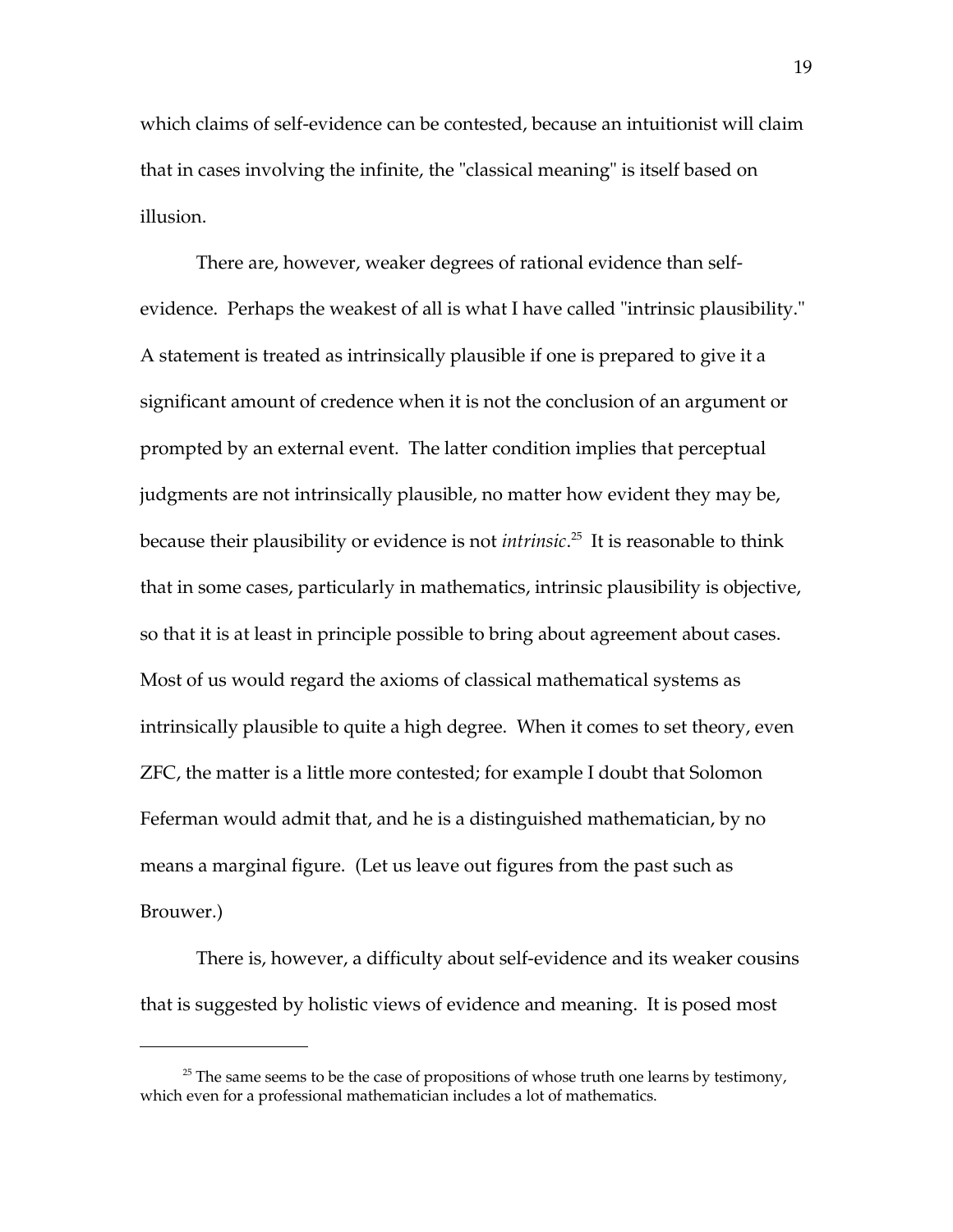sharply if we consider elementary logic and arithmetic. These branches of knowledge have had elaborate deductive development and application for centuries. We find the axioms and elementary inferences evident. But why should we be sure that their evidence is *intrinsic*? When we declare them evident, are we not appealing to this long history of development and application? Shouldn't we rather speak, as Paul Bernays suggests in some of his later writings, of *acquired* evidence? One might go further and propose, with Quine, that we cannot be sure that the development of science will not give rise to reasons for regarding the most elementary and apparently evident propositions as false.

I think there are general, one might say phenomenological, grounds for thinking of the most elementary evidences in arithmetic as intrinsic or at least as resting on significant intrinsic plausibility. One is that such steps as passing from a natural number to the next are clear to schoolchildren who have little idea of the extent to which arithmetic has been developed in the course of history and only a quite restricted idea of its application.<sup>[26](#page-19-0)</sup> Another is the conviction that arithmetical truths are necessary, so that contingencies of the natural world or of history will not upset them. In the case of mathematical induction, when mathematicians first began to reason in a way that we would render as an

<span id="page-19-0"></span> $26$  However, one could argue that something like intuition in the sense of chapter  $5$  of MTO is playing a role here; I suggest that intuitive evidence based on such intuition is a borderline case with regard to intrinsicness (ibid.., p. 322). But the problem is its relation to perception rather than the holistic considerations discussed in the text.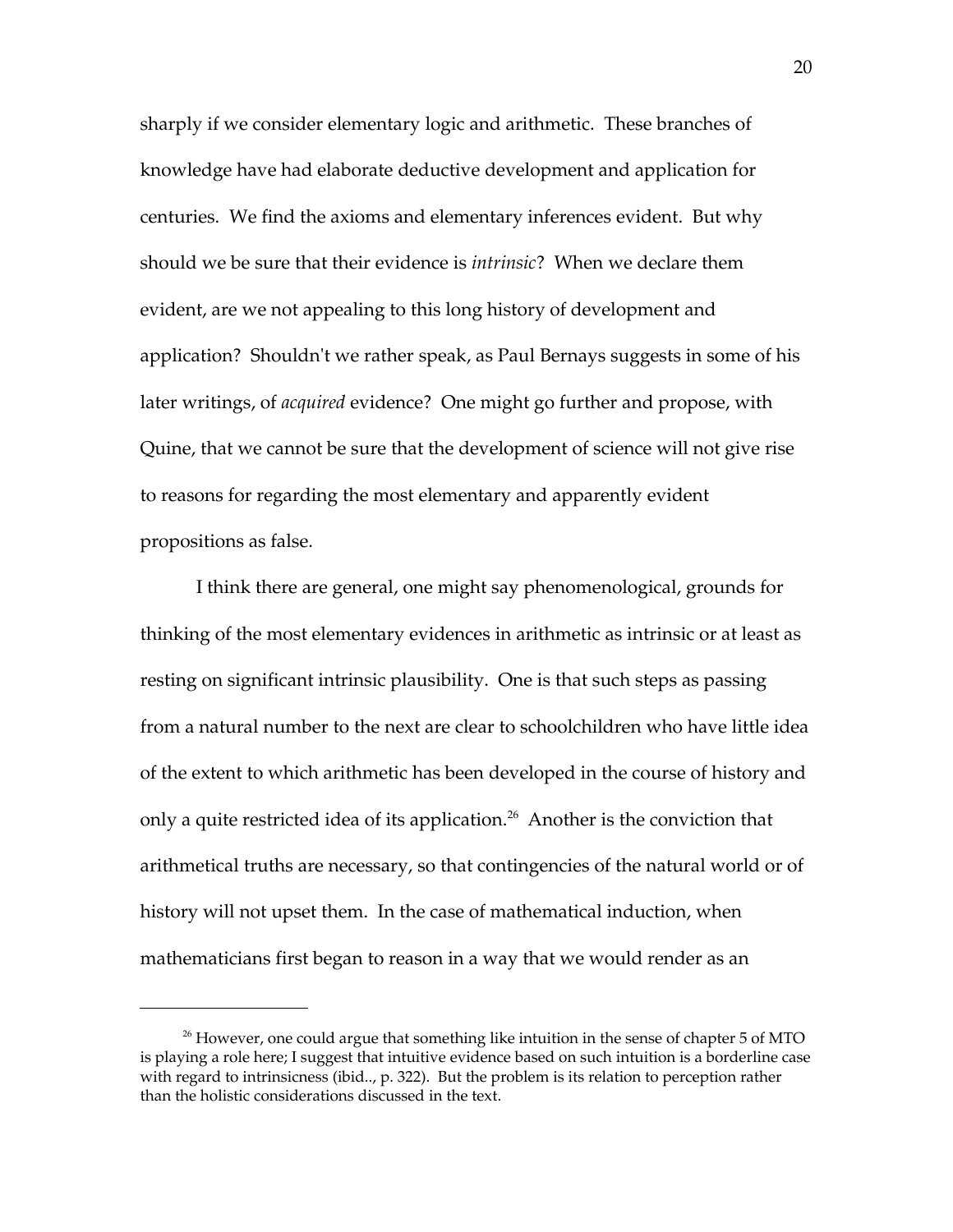application of induction, there simply was not a background of deductive development from a principle of induction or a least number principle. It is hard to see on what grounds other than intrinsic plausibility mathematicians could at that time have accepted inferences by induction.<sup>[27](#page-20-0)</sup> Zermelo claimed the same about the axiom of choice when he used it to prove that every set can be wellordered and argued that certain earlier proofs involved unacknowledged appeals to the axiom.

I do not intend to deny that once a mathematical theory has been developed and applied, its assumptions come to have a higher degree of evidence, perhaps even a much higher degree. Bernays's idea of acquired evidence can apply even to elementary arithmetic. But if that is true at any given point in history, the possibility exists that its degree of evidence will increase. That presumably means, however, that it is also possible that it will decrease or be undermined, as would be the case, for example, if Edward Nelson's claim to prove the inconsistency of PRA should be sustained.<sup>[28](#page-20-1)</sup>

What is the situation when we come to set theory? Matters are confused

<span id="page-20-0"></span> $27$  More implicit inferences that we would render as appealing to induction surely existed much earlier. I don't think that changes the case.

<span id="page-20-1"></span> $28$  Nelson's scenario is evidently internal to mathematics, thus different from the Quinean speculation that natural science might develop in such a way as to falsify some part of accepted mathematics. Either version of the case is, however, reminiscent of the dispute in epistemology in the middle of the twentieth century as to whether a perceptual judgment made under optimal conditions is still at best highly probable, so that it is at least possible that evidence might accumulate that would show the judgment to be false. The latter view was held by more classical epistemologists such as C. I. Lewis, but it was questioned by "ordinary language" philosophers, particularly J. L. Austin.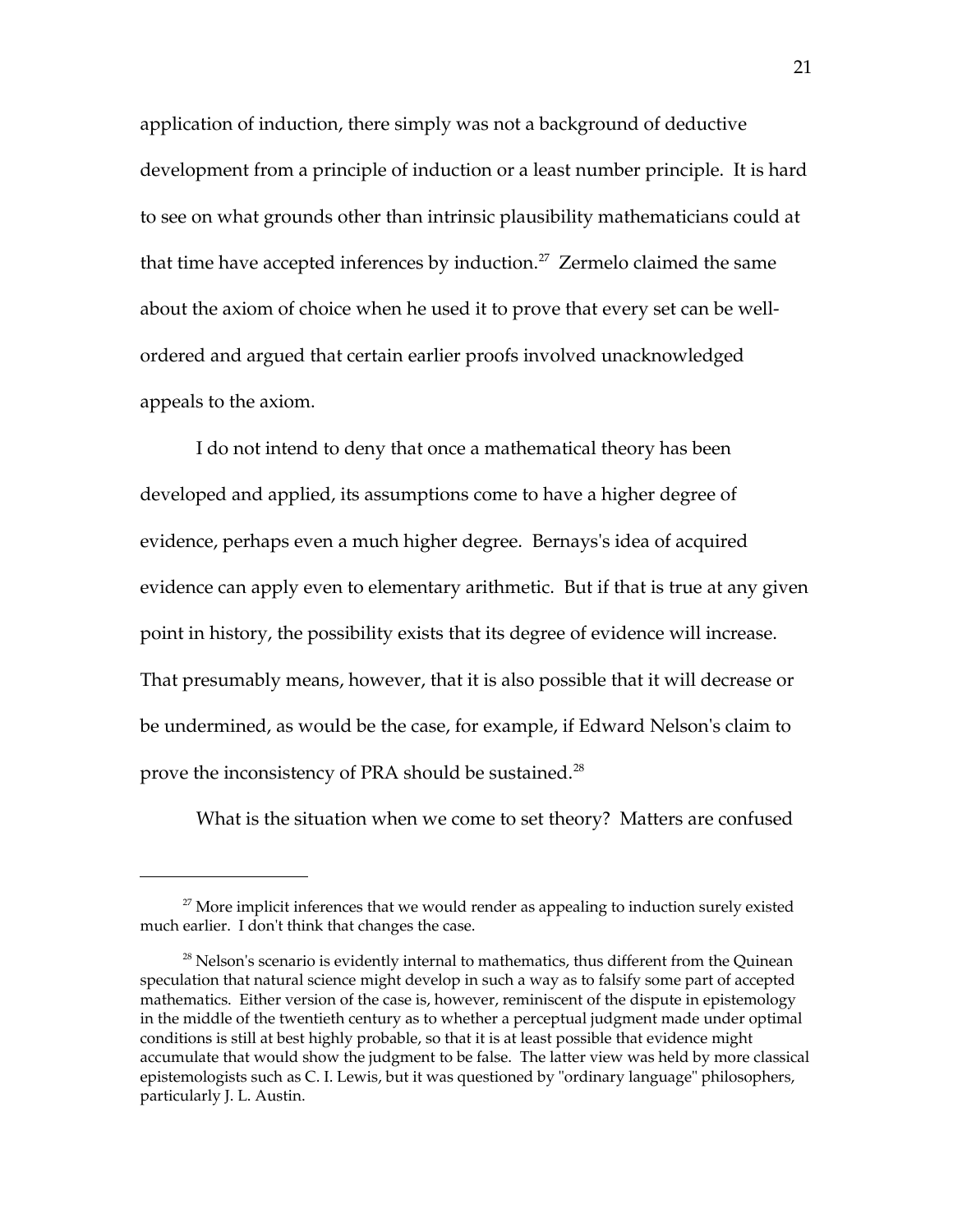by the fact that a wide variety of considerations, of very different kinds, have been offered to justify or motivate axioms of set theory. This situation is rather different from that with arithmetic, where the picture is much simpler. That raises the question whether any axiom of set theory is intrinsically plausible to more than a small degree, since arguments are offered for all of them. The arguments, however, are rarely intended to be convertible into mathematical proofs; after all, that would undermine the status of the propositions involved as axioms. Those offered in the context of the iterative conception of set seem generally intended to show that the axioms fit into the general picture of that conception, in other words to persuade us that, given that conception, we should accept the axioms as implicit in it or at least in harmony with it. Something like that was very likely intended by Gödel when he suggested that certain proposed axioms are "implied by the concept of set" and others can at least at the present stage of knowledge not be said to be so implied.

Basing themselves on remarks of Gödel, writers on set theory have distinguished between "intrinsic" and "extrinsic" justifications. A common view is that the axioms of ZF and small large cardinal axioms have an intrinsic justification, while we do not have an idea for such a justification of large large cardinal axioms. Those that are intrinsically justified are those that, in Gödel's language, are "implied by the concept of set." This appears to be a form of analyticity, closely related to "truth by virtue of meaning," one of the informal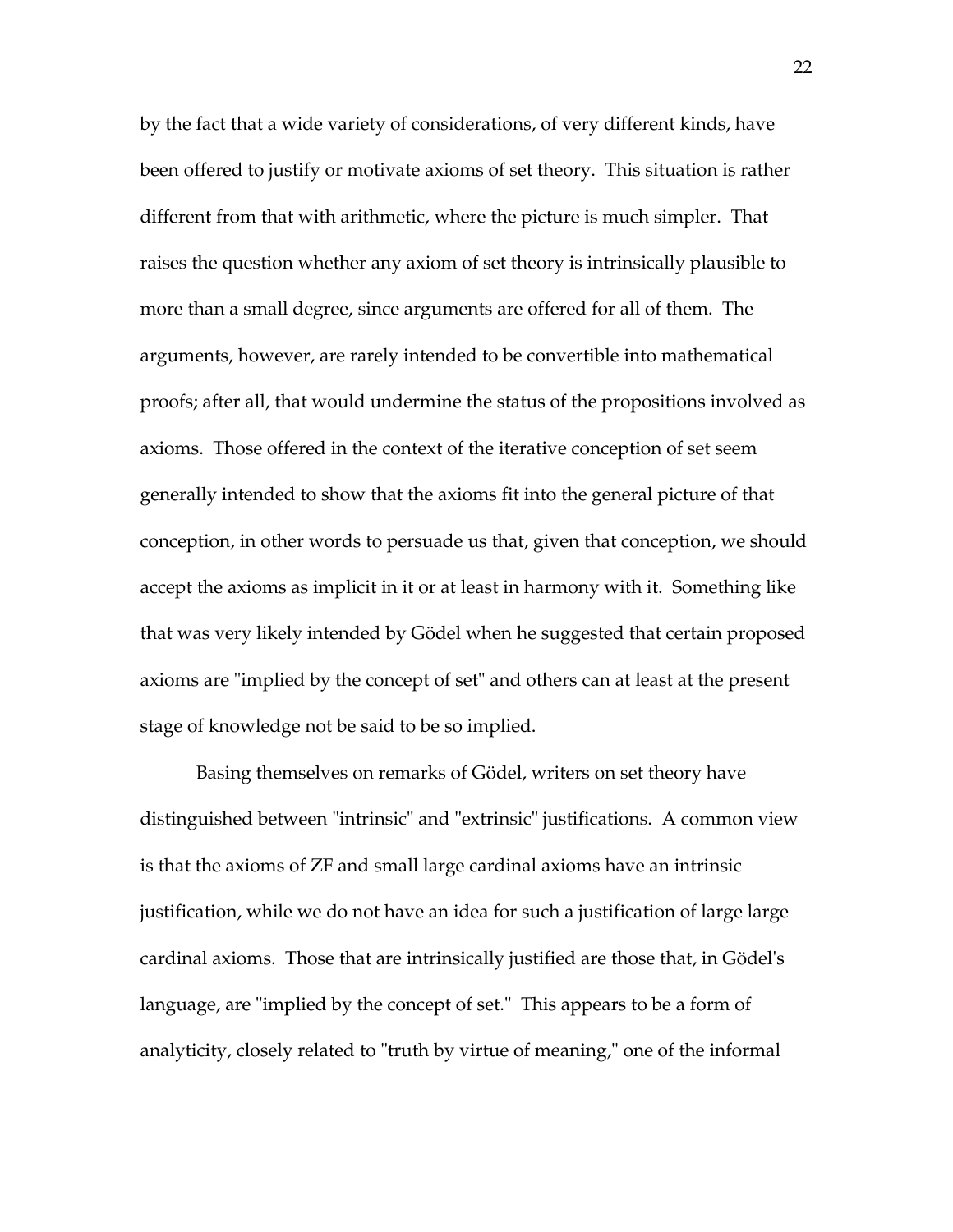explanations of analyticity that have circulated since the heyday of logical empiricism.

For the logical empiricists, the importance of the claim that logical and mathematics are analytic was that it was a way of explicating the idea that they are tautologies, "empty," or "without factual content," so that they could play their necessary role in the system of science but not come into conflict with a generally empiricist view, in particular removing any motivation either for the compromise with rationalism we have found necessary or for appeal to intuition on the Kantian model. An interesting feature of Gödel's reflections on mathematics is that in his earlier philosophical writings he is highly critical of the positivist point of view but nonetheless maintains that there is an important sense in which mathematical propositions are analytic.<sup>[29](#page-22-0)</sup> the relevant sense is the second of two senses he discusses near the end of 'Russell's mathematical logic" (hereafter RML):

In a second sense a proposition is called analytic if it holds "owing to the meaning of the concepts occurring in it," where this meaning may perhaps be indefinable (i.e. irreducible to anything more fundamental). (CW II 139)

There seems to be a doubling in speaking of the "meaning of the concepts" in a proposition. However, better formulations occur in later writings. Thus in the

<span id="page-22-0"></span> $29$  I discuss this aspect of Gödel's thought in "Quine and Gödel on analyticity," in Paolo Lombardi and Marco Santambrogio (eds.), *Ôn Quine: New Essays* (Cambridge University Press, 1995), pp. 297-313. I believe there is more to be said on the matter.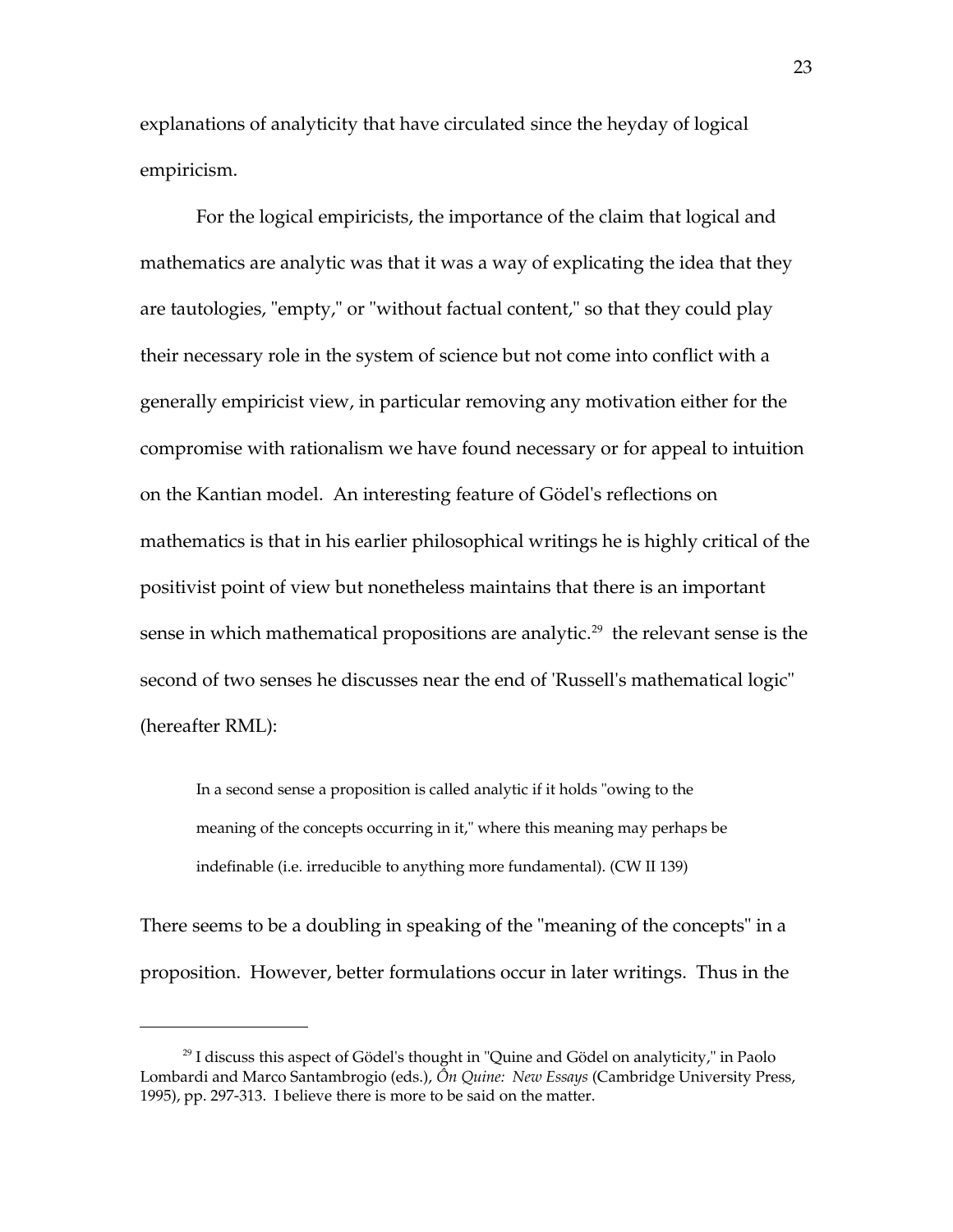Gibbs lecture he says that a mathematical proposition "is true already according to the meaning of the terms in it, irrespective of the world of real things" (CW III 320), and in version V of "Is mathematics syntax of language?" (hereafter Syntax), he says, "Mathematical propositions are true in virtue of the *concepts* occurring in them" (CW III 357, emphasis Gödel's).

Already in RML Gödel indicates that it is his conceptual realism that makes it possible for him to maintain that the axioms of mathematics (in the context of RML, those of *Principia* other than Infinity) are analytic in this sense, while mathematics consists of statements with a "real content," contrary to the view that the Vienna Circle aimed at. If a statement is true by virtue of certain concepts, then the existence (and perhaps certain relations) of these concepts will itself be a substantial assumption.

In the Gibbs Lecture of 1951, Gödel says that a mathematical proposition is "true by virtue of the meaning of the terms in it" (CW III 320) but makes clear that this meaning consists in certain concepts, which form "an objective reality of their own, which we cannot create or change, but only perceive and describe" (ibid.). A mathematical proposition "still may have a very sound objective content, insofar as it says something about the relations of concepts" (ibid.). The way this is manifested is that axioms of mathematics are not tautologies (or analytic in a narrower sense he had proposed in RML) but still follow from the meaning of the primitive terms. But he also suggests a relation with his ideas on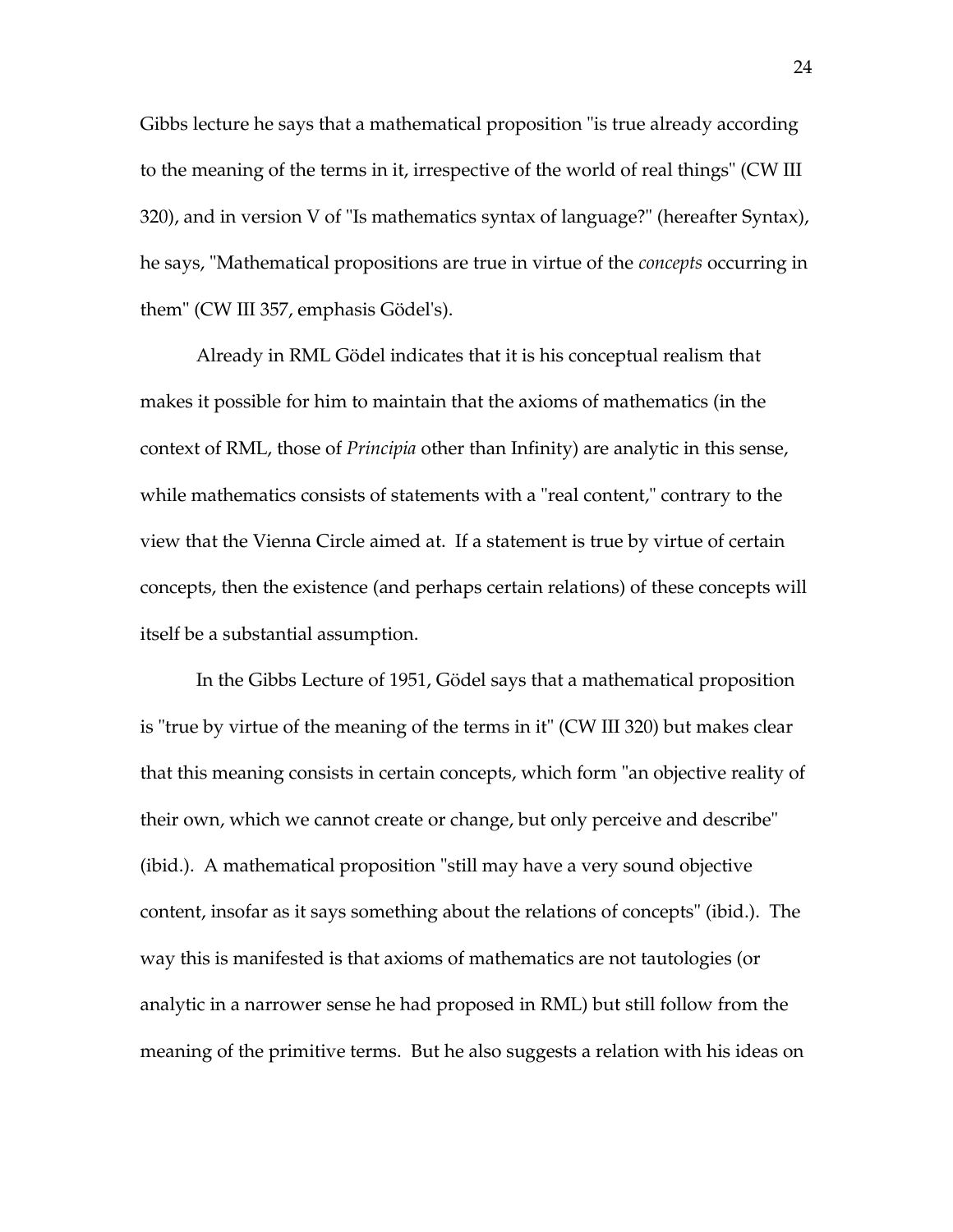mathematical intuition, which he develops only in later writings, beginning with "Is mathematics syntax of language?" It is rather clear that essential to mathematical intuition as he conceives it is perception of concepts. He regards it as a presupposition of an instance of analytic truth that the concepts involved "exist." Gödel treats predicates as having concepts as their referents, so that some level of perception of concepts is involved in understanding language.<sup>[30](#page-24-0)</sup> But he makes clear that one can perceive concepts more or less clearly, and some examples he cites, such as Turing's analysis of computability, suggest that mathematical analysis and proof can lead to clearer perception of a concept. If the axioms of set theory "force themselves on us as being true," as Gödel claimed in the 1964 version of "What is Cantor's continuum Problem?" (CW II 268; this paper is cited as WCCP), then this would be described as our perceiving the concept of set with enough clarity; it is that that he has in mind in speaking of "something like a perception of the objects of set theory" (ibid.). He describes this perception as mathematical intuition. That suggests the conjecture:

According to Gödel, a mathematical proposition is derivable from axioms knowable by intuition if and only if it is analytic.

There are a number of questions about Gödel that this conjecture suggests. A consideration that speaks against it is the fact that analyticity is not mentioned as such in the 1964 version of WCCP, the publication of his where intuition is

<span id="page-24-0"></span><sup>&</sup>lt;sup>30</sup> Not just mathematical language, as examples in Syntax III indicate.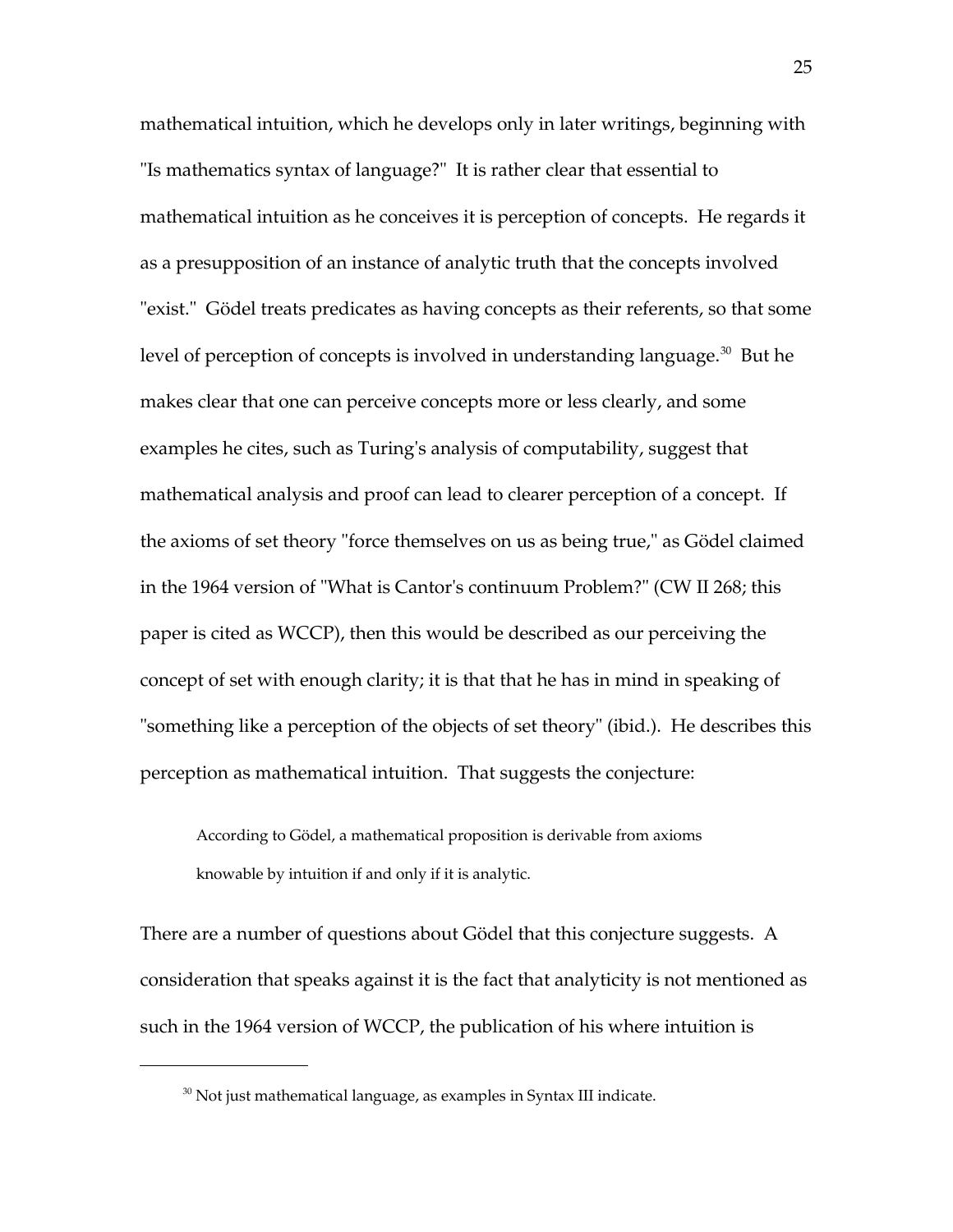mentioned most prominently, and analyticity is not mentioned in Hao Wang's record of his conversations with Gödel.

But the indications that analyticity is still present in 1964 make the connection between Gödel's version of that notion and the notion of intrinsic justification as deployed in recent writings. Earlier in the paper he observes that the "very concept of set" on which the axioms of set theory (by which he means ZF or ZFC) are based suggests "their extension by new axioms which assert the existence of still further iterations of the operation 'set of'" (CW II 260). The examples he cites are inaccessible and Mahlo cardinals. Summarizing he says

These axioms show clearly not only that the axiomatic system of set theory as used today is incomplete, but also that it can be supplemented without arbitrariness by new axioms *which only unfold the content of the concept of set explained above*. (CW II 260-61, emphasis mine)

By the latter concept he means the iterative conception of set, which, as I have said, is better called the iterative conception of the universe of sets.<sup>[31](#page-25-0)</sup> It is in a footnote at that place that Gödel mentions stronger axioms of infinity, evidently those postulating large large cardinals, and remarks, "That these axioms are implied by the general concept of set in the same sense as Mahlo's has not been made clear yet" (CW II 260 n. 20).

26

<span id="page-25-0"></span><sup>31</sup> Cf. Donald A. Martin, "Gödel's conceptual realism," *The Bulletin of Symbolic Logic* 11 (2005), 207-224. Martin explores in some detail how Gödel is using the phrase "concept of set" in different passages in his writings.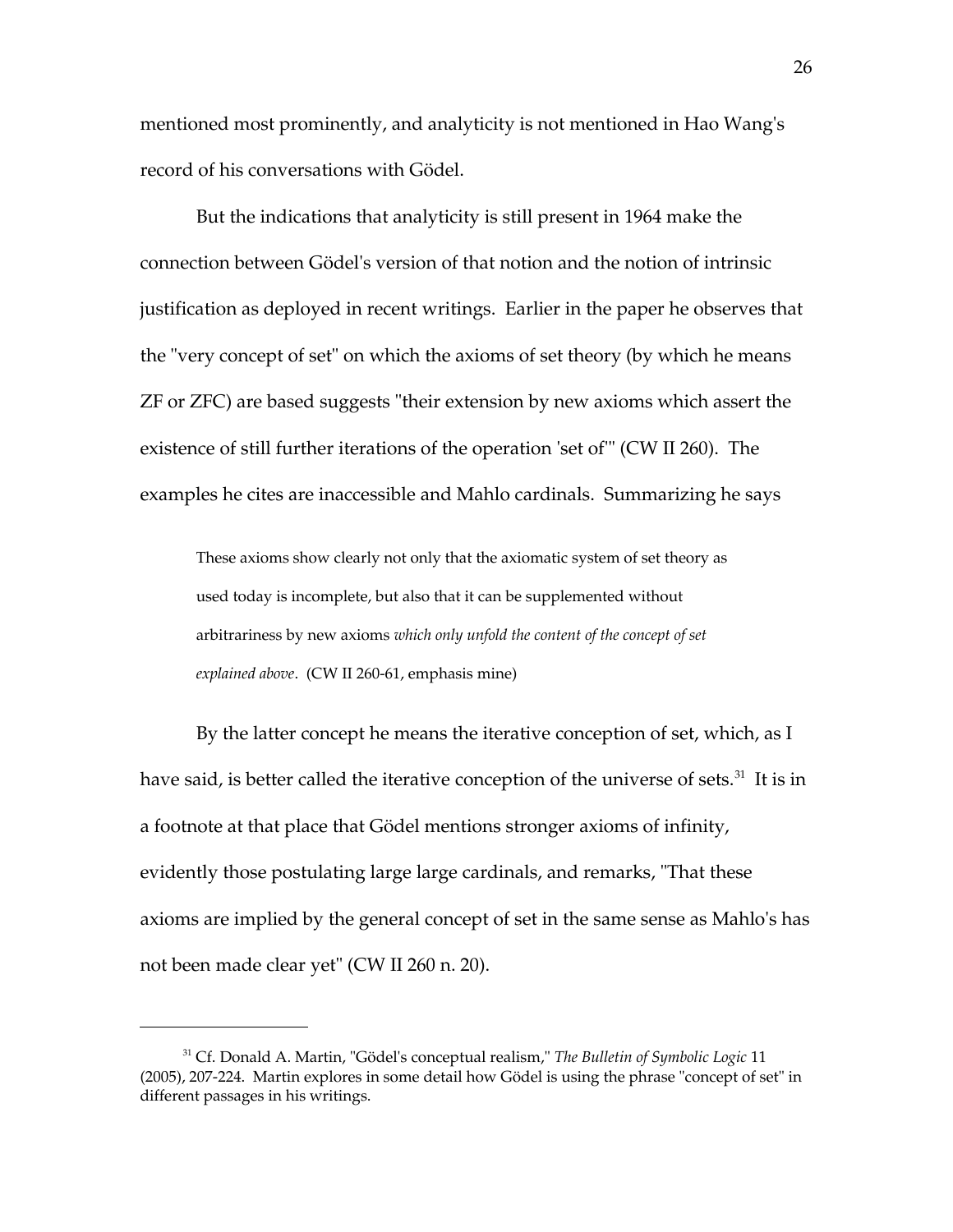Gödel's language suggests that he thinks they must *be* "implied by the general concept of set." But what we know about his thought after 1964 does not indicate either that he felt closer to making this clear or was especially optimistic about the prospect that others would accomplish this. This may be one of the reasons why analyticity does not appear in the record of the conversations with Wang. Already in RML, Gödel had suggested the idea of extrinsic justification of axioms, and later writers on set theory seem to rely on extrinsic justification for large large cardinal axioms.

I will make some comment on that option later, but first I want to comment on the notion of intrinsic justification as it has been deployed after Gödel. In the footsteps of Quine, one might ask how clear the distinction is between what is implied by the concept of set (i.e. the iterative conception) and what is not, perhaps is merely a reasonably obvious truth about the universe of sets, which may be obvious in virtue of "acquired evidence" in the sense of Bernays. Even at lower levels, there have been differences of opinion of this form; thus in 1971 George Boolos argued that the axiom of replacement does not follow from the iterative conception of set.<sup>[32](#page-26-0)</sup> This is a somewhat simple example of a feature of a lot of earlier discussions of the iterative conception, where there was not agreement about whether it included aspects that are in fact central to

<span id="page-26-0"></span><sup>&</sup>lt;sup>32</sup> "The iterative conception of set," *The Journal of Philosophy* 68 (1971), 215-231, reprinted in *Logic, Logic, and Logic* (Cambridge, Mass.: Harvard University Press, 1998). Later, Boolos expressed doubt about the existence of sets postulated by the axiom. I think Boolos's original claim came from a too narrow view of what the conception contains, and his later skepticism could be put in Gödelian terms as a doubt about the "existence" of the concept.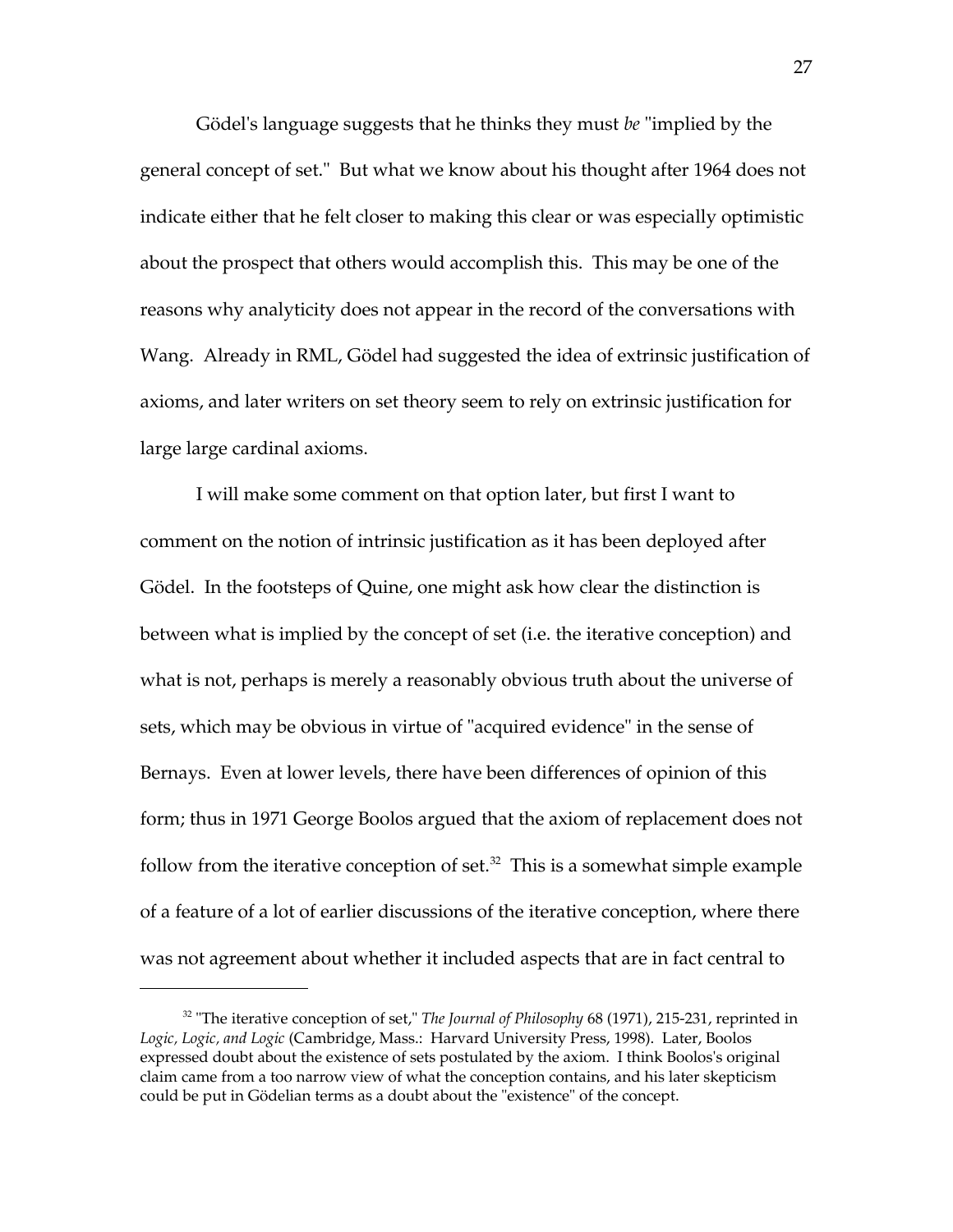our understanding of set theory, in particular the inexhaustibility of the ascent in the cumulative hierarchy, which underlies considerations of "limitation of size," which earlier writers on the iterative conception regarded as independent.<sup>[33](#page-27-0)</sup> Gödel's cryptic phrase "concept of set" has given rise to confusion but is naturally given the more expansive interpretation.

I will not pursue further this issue about the content of the conception but raise another question, again suggested by Gödel. Let us suppose that we have a convincing argument that a certain axiom is implied by the concept of set. Does that imply that it is true? Gödel regards it as a substantial issue whether the concept *exists*. I don't think that means merely that the terms we take to express the concept are not nonsense, that we are able to understand talk of sets in the language of set theory and make sense of the idea of the cumulative hierarchy. We are, after all, able to understand the talk of extensions (more generally, courses of values) in Frege's logic, and Frege was able to carry out quite a lot of precise reasoning with this concept. But Frege's logic proved to be inconsistent. So that propositions are "implied by the concept of extension" was not sufficient to insure the truth of Frege's Basic Law V or of many of the consequences he drew from it.

I believe that Gödel included under the existence of a concept (at least in the context of his remark in RML), there being something that answers to it, in

<span id="page-27-0"></span> $33$  Penelope Maddy's instructive discussion of the axioms of ZF seems to maintain this earlier understanding, but she does much to sort out the different considerations offered in favor of individual axioms. See *Naturalism in Mathematics* (Oxford: Clarendon Press, 1997), I, ch. 3.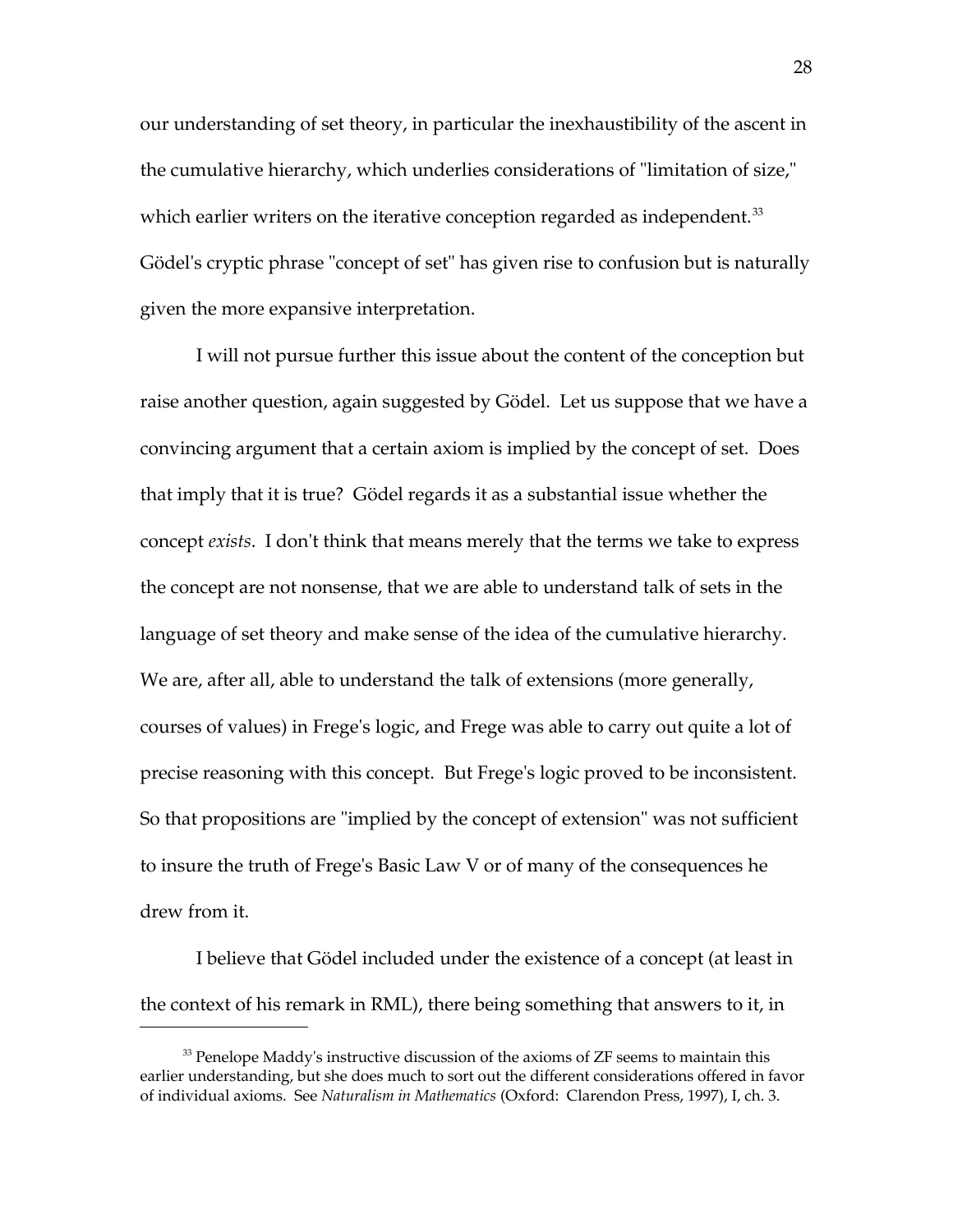the language of D. A. Martin, that the concept is instantiated. Martin himself is not without doubt as to whether the concept of set in the relevant sense *is* instantiated. He takes seriously an argument based on Zermelo's quasicategoricity theorem of 1930 to the effect that there is at most one structure that instantiates the full concept of set. But in that structure CH must be true or false. So this consideration implies that CH has a determinate truth-value, a conclusion of which Martin is not convinced. So he considers it a real possibility that the concept is not instantiated. $34$ 

Martin has, I believe, probed Gödel's attempt to combine realism with analyticity more than have other writers. A conclusion I would draw is that being "implied by the concept of set" still leaves questions about what Gödel, rather misleadingly, called the "existence" of the concept, what in Martin's language is the concept's being instantiated.

However, Martin evidently thinks of the concept as involving two maximality properties: at each level having the full power set, and having an absolute infinity of levels.[35](#page-28-1)

A weaker condition would be consistency or coherence. I would understand the latter as something more than consistency, although exactly what

<span id="page-28-0"></span><sup>&</sup>lt;sup>34</sup> Cf. "Gödel's conceptual realism," p. 221. In correspondence in August 2010, Martin wrote that he was "open-minded" about the question whether CH has a determinate truth-value.

<span id="page-28-1"></span><sup>&</sup>lt;sup>35</sup> Martin does not believe that it is especially important for pure mathematics that the concept of set should be instantiated. That implies a somewhat different view about the significance of the existence of objects from what I myself have advocated and indeed from what is typical in the literature, maybe especially that part that takes nominalism seriously.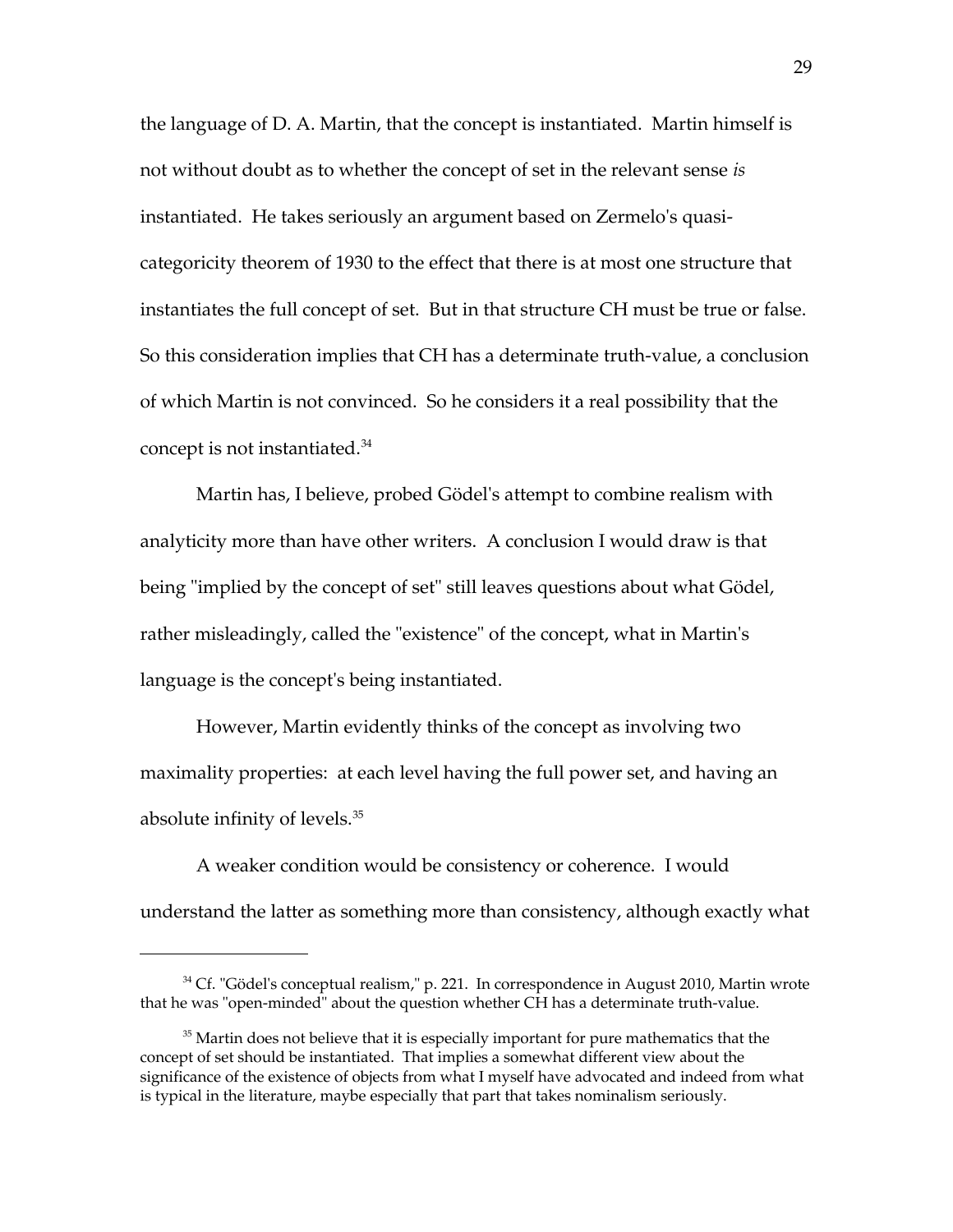the more is has not been made clear either by me or by others. Structuralists, including myself, have suggested that coherence of the theory of a structure should be sufficient for being in a position to make true statements about objects in the structure. What is the "more than consistency" that is demanded for coherence? I am not at all sure, but one suggestion is that it should be the consistency of extensions of the theory that are motivated in a natural way. If we take the simpler case of the theory of natural numbers, we would expect the consistency to be preserved by allowing instances of induction not formulable in the language of first-order arithmetic. This is a little tricky, because such instances will typically involve notions with their own theoretical baggage. An inconsistency could arise for that reason; evidently the coherence of the notion of natural number would have to imply that, if that does happen, the inconsistency is traceable to the additional notions. But what is said here about coherence is sketchy in a fundamental way, because of the requirement that extensions be "motivated in a natural way." Beginning with ZF, we might make the case that some extensions are "implied by the concept of set," but to all appearances that falls short of being the case for large large cardinal axioms, which are certainly an integral part of set theory as currently practiced.

Consistency is a syntactical notion, and in their deductive development, second-order theories do not differ essentially from first-order theories. If my suggestion about coherence is on anything like the right track, the coherence of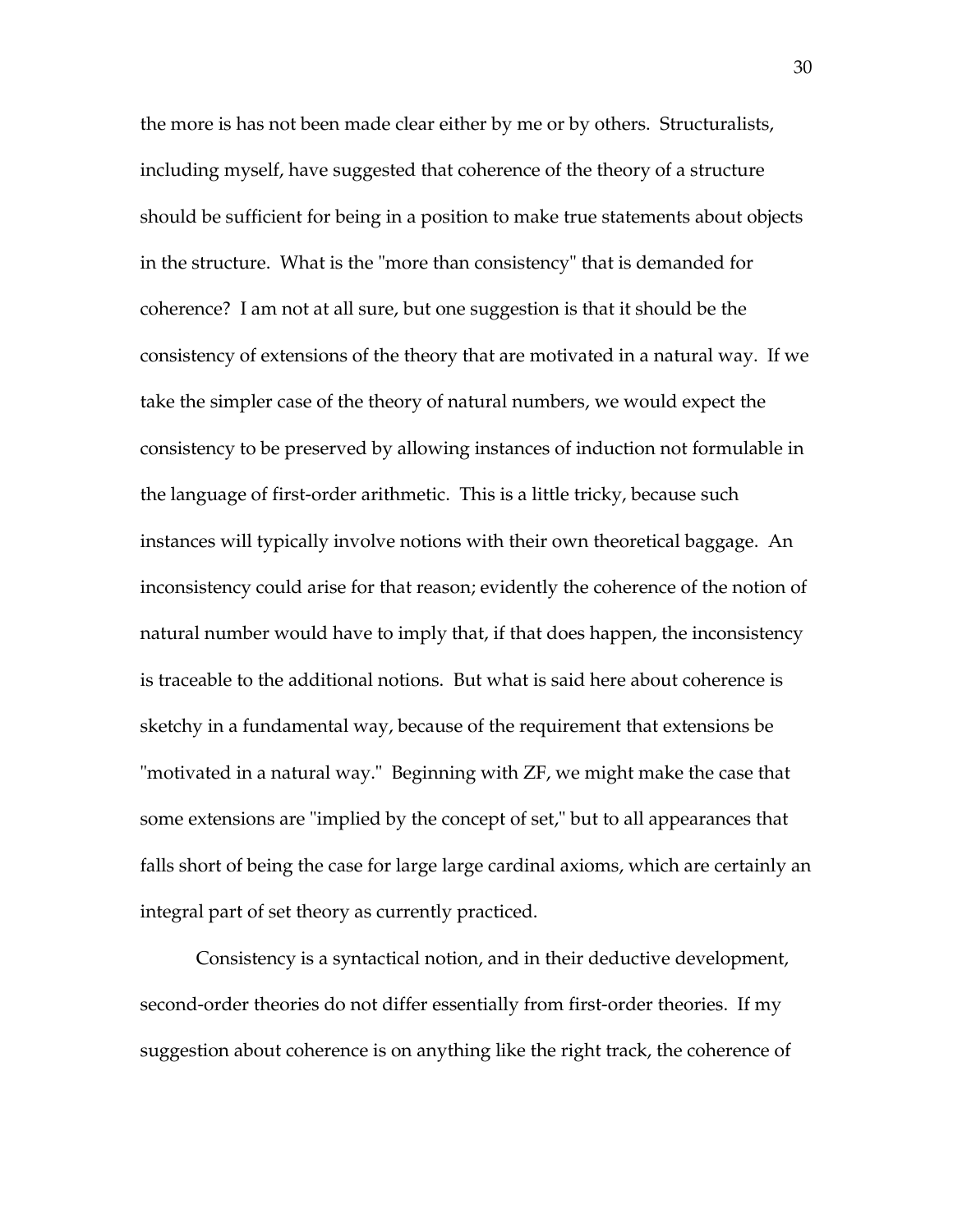set theory does not imply that the "concept of set" as Martin understands it is instantiated. Furthermore, it is not evident a priori that there could not be different coherent set theories, possibly offering different verdicts concerning CH. On the structuralist view, we would be entitled to assert existence of the sets that such a theory gives rise to. I will leave for later the question of the implication of this view for the question whether CH has a determinate truthvalue.

We have emphasized the problem that various conclusions might be implied by a concept such as that of the universe of sets, while it seems that, for us to accept these conclusions as true, something more is required, either instantiation as Martin understands it or coherence of the resulting theory. That might suggest that on this conception of intrinsic justification, it is rather badly off. I would suggest that things are not as bad as they seem, because in practice the working out of such justifications clarifies the concepts in such a way as to make at least coherence more likely.

What is the relevance to this discussion of the ideas about rational evidence that we discussed earlier? The connection Gödel suggests between mathematical intuition and analyticity would suggest that, if we see that something is implied by the concept, it should be rationally evident, probably intrinsically so. However, putting things in that way makes the conception excessively foundationalist, in particular probably more so than Gödel would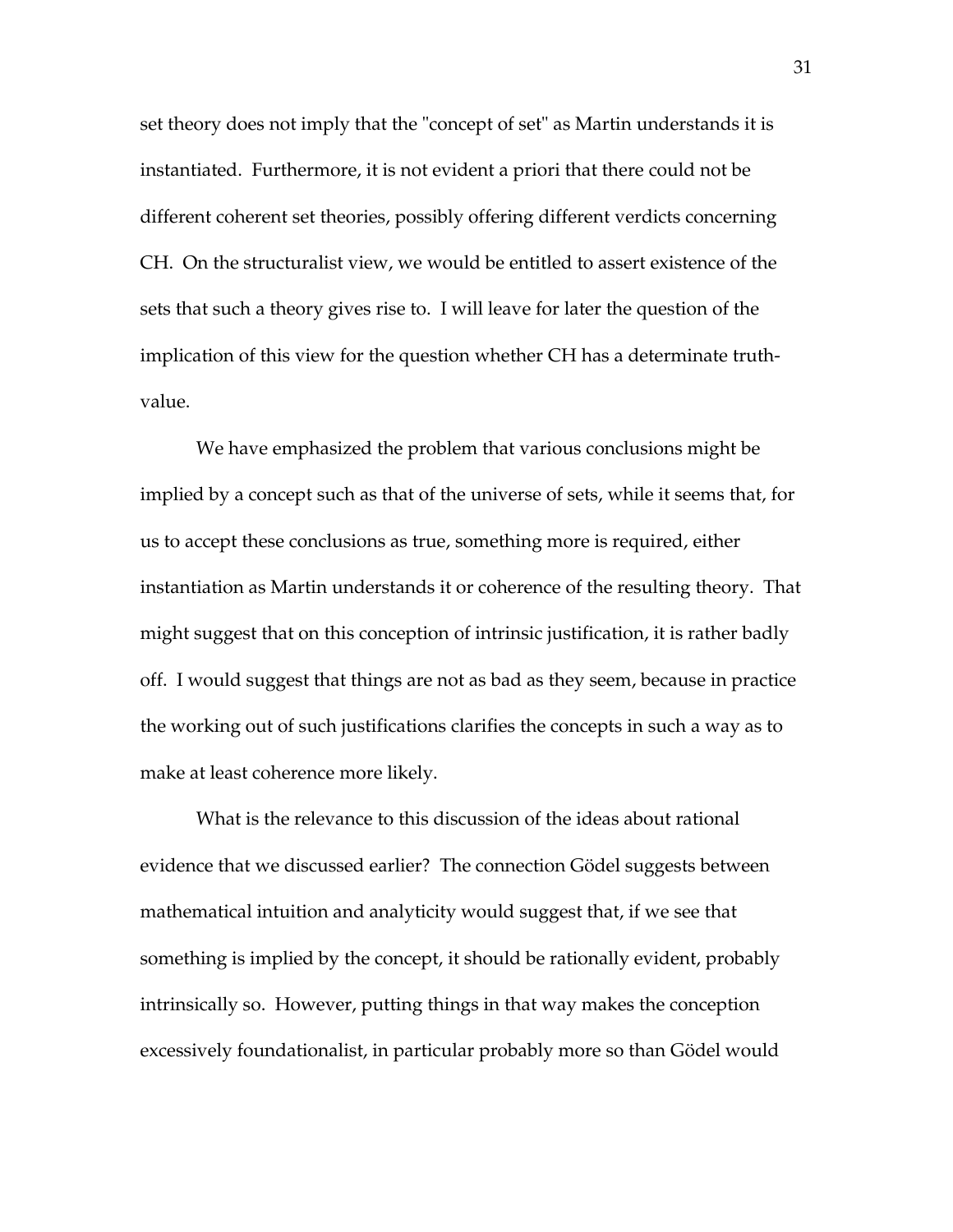have countenanced. But if we allow that intuition according to Gödel is fallible, since our perception of the concepts involved might be more or less clear, then if we replace 'evident' by 'plausible to a high degree', we obtain a more defensible stance. But in a particular case there may be a lot of working out of consequences, and connections made with reasoning before this particular theory was formulated. The idea of power set is built into the iterative conception, so that doubts one might have about that axiom get shifted onto the issue of instantiation. I'm not sure that replacement can be convincingly argued to be implied by the concept. Elsewhere I propose that both axioms rest to a significant extent on considerations that would belong to extrinsic justification (MTO §23).

#### IV

I don't propose to go into extrinsic justification either fundamentally or at any length. I will limit myself to a brief comment on an instance that many set theorists consider an outstanding instance of such justification. That is the satisfying completion of the theory of projective sets of real numbers that was obtained by assuming Projective Determinacy (PD), the deduction of PD and its generalization  $AD^{L(R)}$  from large cardinals, and the construction of models for the large cardinals involved from  $AD^{L(R)}$ . Many more results have been cited to reinforce this picture. If very strong axioms of infinity can be justified by the theory that follows from them, then it is hard to think of a more convincing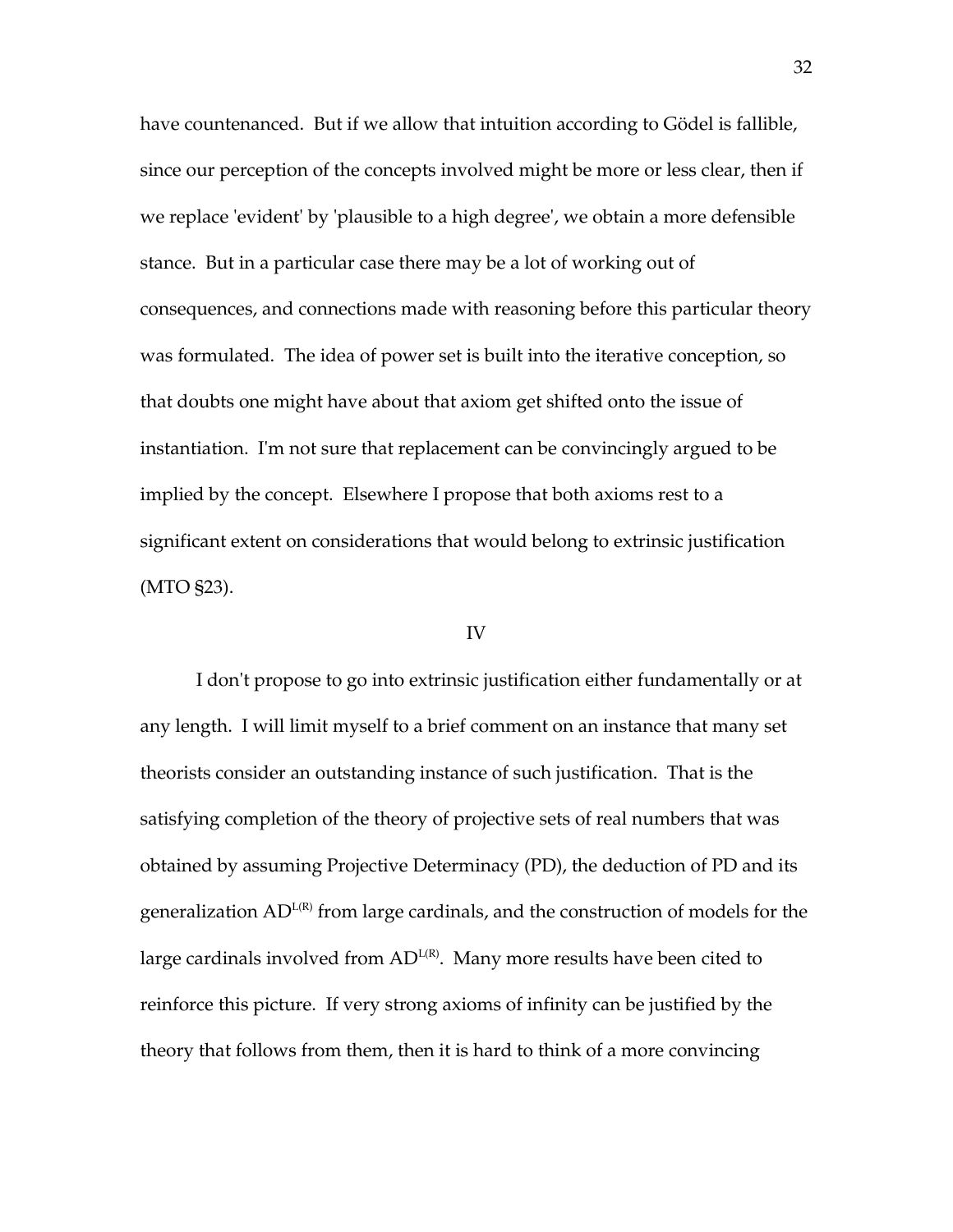instance.

In the discussion after his talk in this series, Solomon Feferman offered an objection that I think is worth discussing. No doubt alluding to Gödel's remark that a mathematical theory might be confirmed as well as a well-established physical theory, Feferman claimed that in this situation there is no analogue of observation; one just had a lot of connections among statements at a rather high theoretical level.<sup>[36](#page-32-0)</sup>

There is one reply that a set theorist might very well make. The results in descriptive set theory following from PD include generalizations of theorems that the classical descriptive set theorists had proved by arguments that can be rendered in ZFC, for example that analytic sets are Lebesgue measurable, have the property of Baire, and have the perfect set property (and thus cannot be counterexamples to CH). These classical theorems could be treated as analogues of observations, in that they are results that mathematicians at large accept and have accepted for some time. Although there is some merit in this reply, it would not persuade Feferman, in view of his general skepticism about higher set theory.

But let us concede for the sake of the argument that there is no analogue of observation that is applicable in this case, except totally non-controversial statements to the effect that a certain proposition is provable from certain

<span id="page-32-0"></span> $36$  I can't be sure I have got Feferman's point right. I would be happy to be corrected, but in any case my remarks will apply (again correctly or not) to what I take Feferman to have been arguing.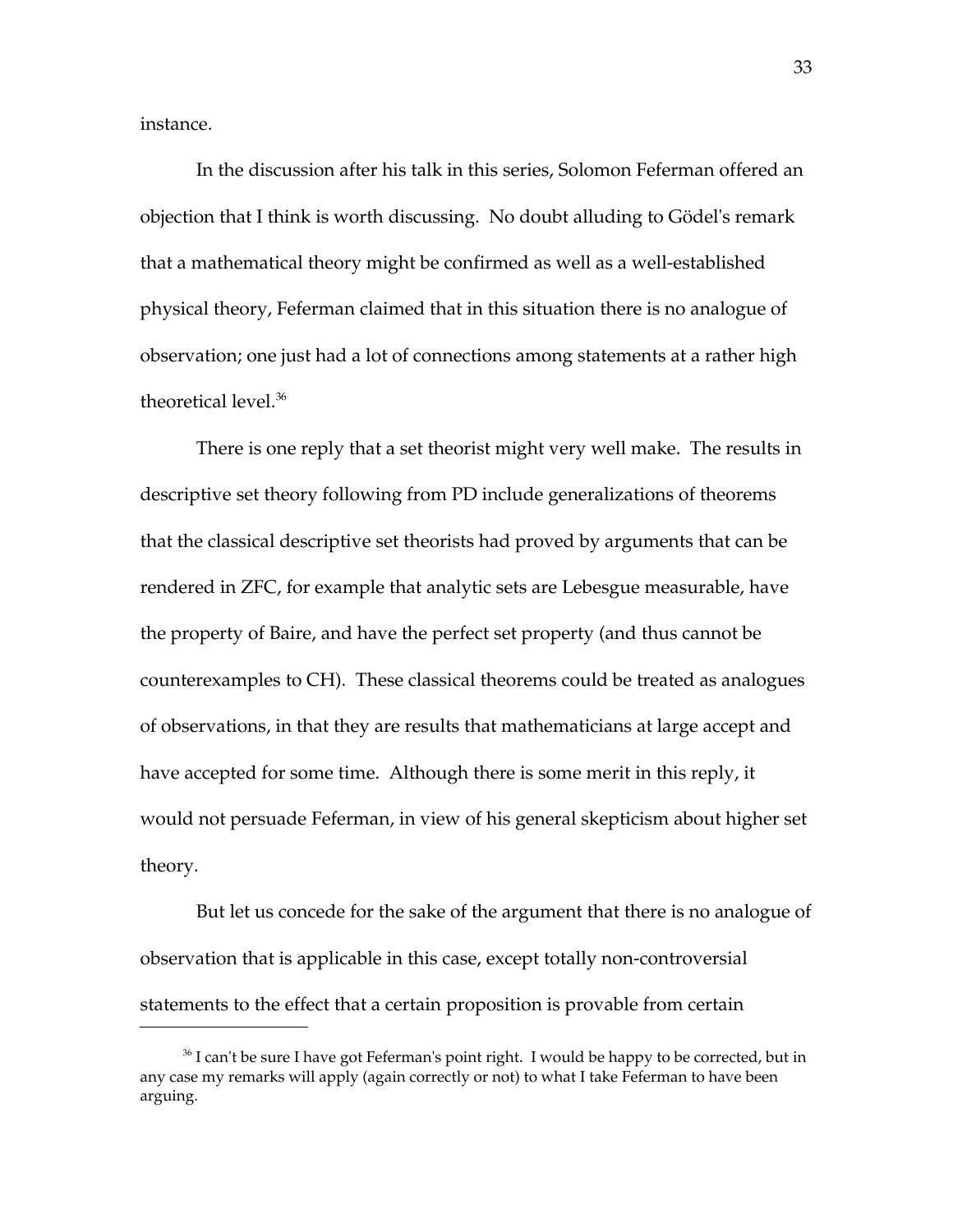premises. Epistemologists have often argued that claims might be justified on the basis of coherence, where the sense of that word is not quite what it was in the last section; it means rather that a body of putative knowledge "hangs together," not just internally but also in its relation to other knowledge and possibly plausible conjectures. A pure holism about the justification of theories would be an example of such justification by coherence. An example is what Quine sketches in the last section of "Two dogmas of empiricism," which does not include his later introduction of observation sentences more directly keyed to stimulation. Even with that, there is a lot of coherence left in Quine's view, because of his claim of the underdetermination of theory by even possible observation.

We could think of the set theorist as starting with ZFC and noting that the theorems the classical descriptive set theorists tried and failed to prove are not provable in ZFC, naturally assuming it consistent. One might gradually develop the picture of projective sets yielded by the much more powerful axioms, at each stage noting that the picture "hangs together" in the required way. $37$ 

## V

What, if anything, does the above discussion indicate about whether CH has a determinate truth-value, or whether the same is true of other statements

<span id="page-33-0"></span> $37$  I think it might be argued that the justification offered for both the assumptions (PD and large cardinals) and the picture of descriptive set theory that results fit John Rawls's conception of reflective equilibrium. But I have not yet seen how to work this out.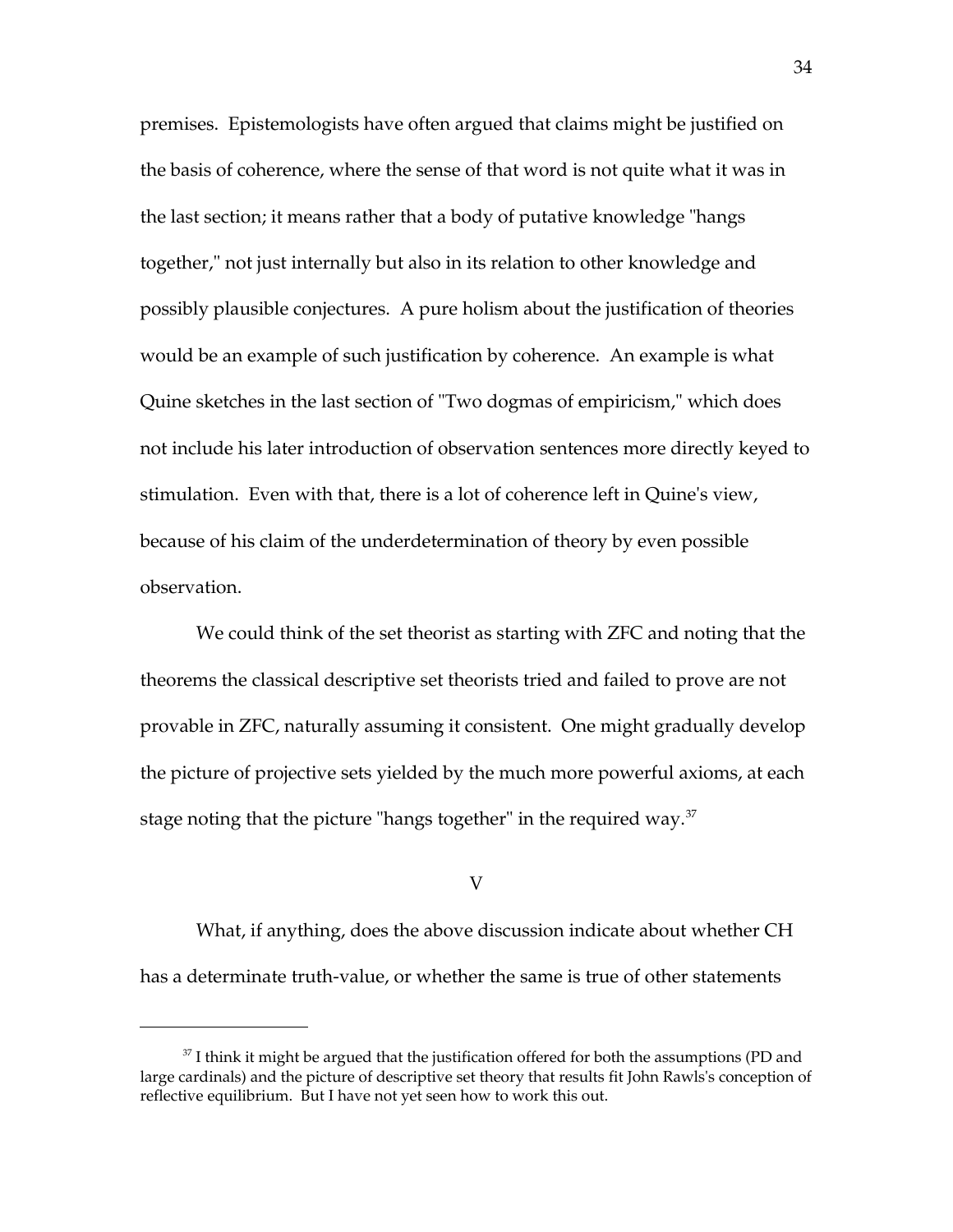that might be claimed not to have one? I remarked that on a certain structuralist view extending what I have defended at some length in previous writings,<sup>[38](#page-34-0)</sup> one cannot conclude a priori that CH or similar statements must be determinate.

Apart from that particular view, I don't see any way of arguing a priori that CH must have a determinate truth-value. Gödel appeals to his own realistic views, I believe going beyond the modest realism that many hold about mathematics toward a transcendental realism. It might be worth recalling that when Cohen first proved the independence of CH, many were inclined to view the situation as like that in geometry after the discovery and development of non-Euclidean geometries. Probably a picture like that has not been clearly refuted in the case of CH, but research in set theory has surely shown that it cannot be adopted too quickly, so that every independence result leads to a bifurcation of the concept.

What has in fact convinced us that a question posing conceptual difficulties, as the continuum problem undoubtedly does, has a unique determinate answer has been actually finding the answer by a combination of mathematical proof and conceptual analysis. That is what, arguably at least, has been accomplished in the case of descriptive set theory sketchily discussed in the last section. It is what Hugh Woodin has been attempting for some years now in the case of CH. One conclusion from these facts should be noncontroversial: It is

<span id="page-34-0"></span><sup>38</sup> See MTO chs. 2-4 and "Structuralism and metaphysics," *Philosophical Quarterly* 54 (2004), 56-77.